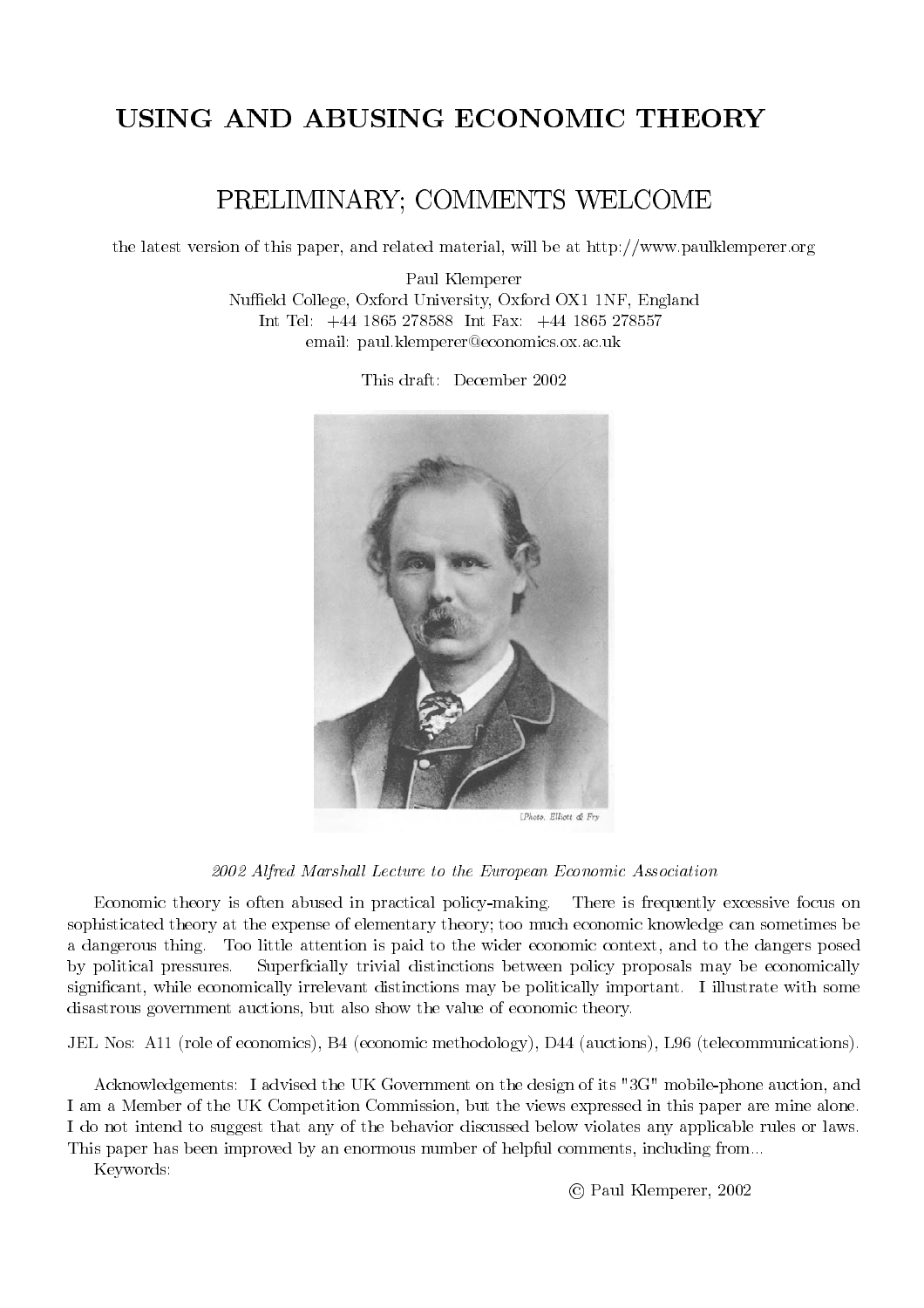## **1. Introduction**

It is a great honor to present the Alfred Marshall lecture.<sup>1</sup> For half a century or more after the publication of his *Principles* (1890), it was routinely asserted of economic ideas that "they're all in Marshall". Of course, that is no longer true of the theory itself. But Marshall was also very concerned with applying economics, and when we think about how to use the theory, the example that Marshall set still remains a valuable guide. Today, therefore, I want to use some of Marshall's views, and my own experience in auction design, to discuss the use (and abuse) of economic theory.

Although the most elegant mathematical theory is often the most influential, it may not be the most useful for practical problems. Marshall (1906) famously stated that "a good mathematical theorem dealing with economic hypotheses [is] very unlikely to be good economics", and continued by asserting the rules "(1) Translate [mathematics] into English; (2) Then illustrate by examples that are important in real life; (3) Burn the mathematics; (4) If you can't succeed in 2, burn 1"! Certainly this view now seems extreme, but it is salutary to be reminded that good mathematics need not necessarily be good economics. To slightly update Marshall's rules, if we can't (1) offer credible intuition and (2) supply empirical (or perhaps case-study or experimental) evidence, we should (4) be cautious about applying the theory in practice.<sup>2</sup>

Furthermore, when economics is applied to policy, proposals need to be robust to the political context in which they are intended to operate. Too many economists excuse their practical failure by saying "the politicians (or bureaucrats) didn't do exactly what I recommended". Just as medical practitioners must allow for the fact that their patients may not take all the pills they prescribe, or follow all the advice they are given, so economics practitioners need to foresee political and administrative pressures and make their plans robust to changes that politicians, bureaucrats, and lobbyists are likely to impose. And in framing proposals, economists must recognize that policies that seem

<sup>&</sup>lt;sup>1</sup> This is the text of the 2002 Alfred Marshall Lecture of the European Economic Association, given at its Annual Congress, in Venice.

I gave a similar lecture at the 2002 Colin Clark Lecture of the Econometric Society, presented to its Annual Australasian Meeting. Like Marshall, Clark was very involved in practical economic policy making. He stressed the importance of quantification of empirical facts which, I argue below, is often underemphasized by modern economic theorists.

Similar material also formed the core of the biennial 2002 Lim Tay Boh Lecture in Singapore. Lim was another very distinguished economist (and Vice-Chancellor of the National University of Singapore), who also made significant contributions to policy, as an advisor to the Singapore Government.

Finally, some of these ideas were presented in the Keynote Address to the 2002 Portuguese Economic Association's 2002 meetings.

I am very grateful to all those audiences for helpful comments.

<sup>&</sup>lt;sup>2</sup> I *mean* cautious about the theory. Not dismissive of it. And (3) seems a self-evident mistake, if only because of the need for efficient communication among, and education of, economists, let alone the possibilities for further useful development of the mathematics.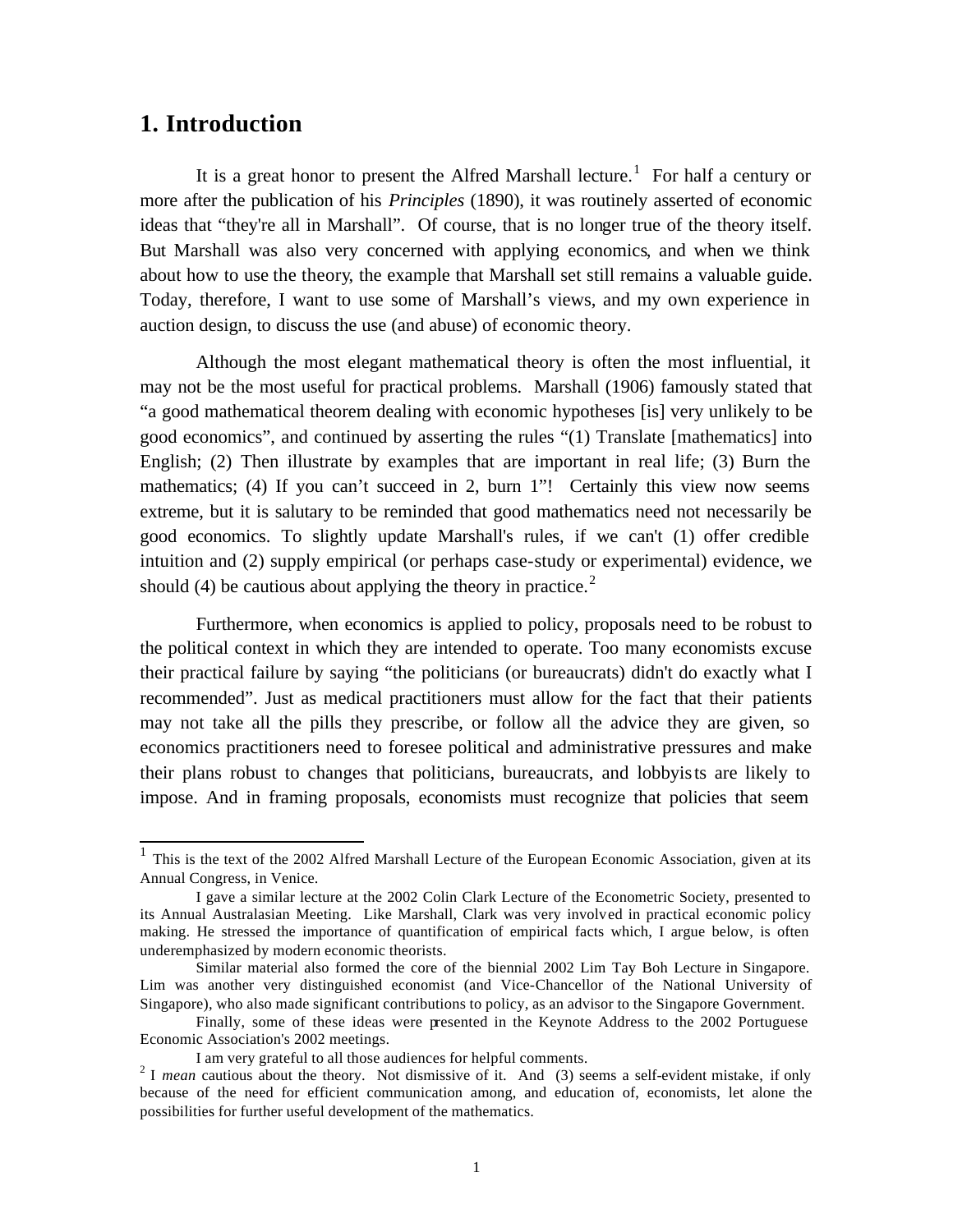identical, or almost identical, to them may seem very different to politicians, and vice versa.

Some academics also need to widen the scope of their analyses beyond the confines of their models which, while elegant, are often short on real-world detail. Marshall always emphasised the importance of a deep "historical knowledge of any area being investigated and referred again and again to the complexity of economic problems and the naivety of simple hypotheses."<sup>3</sup> Employing "know it all" consultants with narrowly-focused theories instead of experienced people with a good knowledge of the wider context can sometimes lead to disaster.

One might think these lessons scarcely needed stating – and Marshall certainly understood them very well – but the sorry history of "expert" advice in some recent auctions shows that they bear repetition. So although the lessons are general ones, I will illustrate them using auctions and auction theory: Auction theory is often held up as a triumph of the application of economic theory to economic practice, but it has not, in truth, been an unalloyed success. For example, while the European and Asian 3G spectrum auctions famously raised over 100 billion euros in total revenues, Hong Kong's, Austria's, the Netherlands', and Switzerland's auctions were catastrophically badly run yielding only a quarter or less of the per capita revenues earned elsewhere – and economic theorists deserve some of the blame.<sup>4, 5</sup> Other countries' auctions worked through good luck rather than good design, while bidders advised by so-called experts in auction theory pursued strategies that cost them billions of euros. Many of these failures could have been avoided if the lessons had been learnt: pay more attention to elementary theory, to the wider context of the auctions, and to political pressures − and pay less attention to sophisticated mathematical theory. <sup>6</sup>

 $3$  Sills (1968) p.28. An attractively written appreciation of Marshall and his work is in Keynes (1933).

<sup>&</sup>lt;sup>4</sup> We take the governments' desire for high revenue as given, and ask how well the auctions met this objective. While an efficient allocation of licences was most governments' first priority, there is no clear evidence of any differences between the efficiencies of different countries' allocations, so revenues were seen as the measure of success. (Binmore and Klemperer (2002, Section 2) argues governments were correct to make revenue a priority because of the substantial deadweight losses of raising government funds by alternative means, and because the revenues were one-time sunk costs for firms so should be expected to have only limited effects on firms' subsequent investment and pricing behavior.)

<sup>&</sup>lt;sup>5</sup> The six European auctions in year 2000 yielded 100 (Austria), 615 (Germany), 240 (Italy), 170 (Netherlands), 20 (Switzerland), and 650 (UK) euros per capita for very similar properties. True, valuations fell during the year as the stockmarkets also fell, but Klemperer (2002a) details a variety of evidence that valuations ranged from 300-700 euros per capita in all of these auctions. Klemperer (2002a) gives a full description of all nine west European 3G auctions.

<sup>&</sup>lt;sup>6</sup> Another topical example of overemphasis on sophisticated theory at the expense of elementary theory is European merger policy's heavy focus on the 'coordinated' effects that may be facilitated by a merger (and about which we have learnt from repeated game theory) and, at the time of writing, relative lack of concern about the more straightforward 'unilateral' effects of mergers (which can be understood using much simpler static game theory). (As a Member of the U.K. Competition Commission, I stress that this criticism does not apply to U.K. policy!)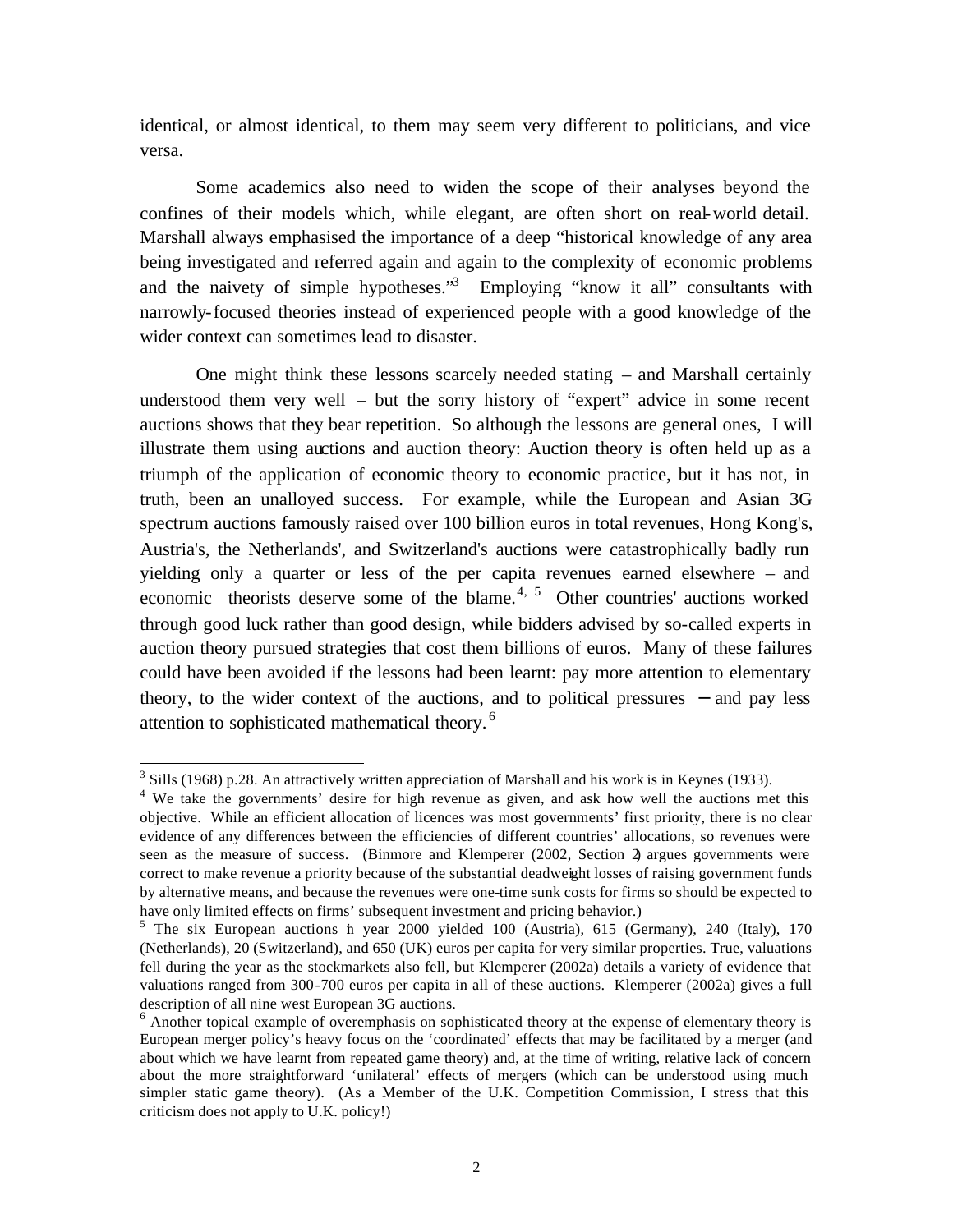Of course, mathematical theory, even when it has no direct practical application, is not merely beautiful. It can clarify the central features of a problem, provide useful benchmarks and starting points for analysis and – especially – show the deep relationships between problems that are superficially unconnected. Thus, for example, the sophisticated tools of auction theory that have sometimes been abused in practical contexts turn out to have valuable applications to problems that, at first blush, do not look like auctions.

 Section 2 briefly discusses what is often taken to be the "standard auction theory", before discussing its real relevance. Sections 3-5 illustrate its abuse using examples from the Asian and European 3G auctions, and discuss the broader lessons that can be drawn from these misapplications. Section 3 is in large part based on Klemperer (2000b, 2002ae) where many additional details can be found — and this section may be skipped by readers familiar with that material — but the other sections make different points using additional examples. Section 6 illustrates how the same concepts that are abused can have surprisingly valuable uses in different contexts. Section 7 concludes.

### **2. The Received Auction Theory**

l

The core result that eve ryone who studies auction theory learns is the remarkable *Revenue Equivalence Theorem*  $(RET)$ .<sup>7</sup> This tells us, subject to some reasonablesounding conditions, that all the standard (and many non-standard) auction mechanisms are equally profitable for the seller, and that buyers are also indifferent between all these mechanisms.

If that were all there was to it, auction design would be of no interest. But of course the RET rests on a number of assumptions. Probably the most influential piece of auction theory apart from the RET is Milgrom and Weber's (1982) remarkable paper – it is surely no coincidence that this is also perhaps the most elegant piece of auction theory apart from those associated with the RET. Milgrom and Weber's seminal analysis relaxes the assumption that bidders have independent private information about the value of the object for sale, and instead assumes bidders' private information is *affiliated*. This is

<sup>&</sup>lt;sup>7</sup> The RET is due in an early form to Vickrey (1961), and in its full glory to Myerson (1981), Riley and Samuelson (1981), and others. A typical statement is *"Assume each of a given number of risk -neutral potential buyers has a privately-known signal about the value of an object, independently drawn from a common, strictly increasing, atomless distribution. Then any auction mechanism in which (i) the object always goes to the buyer with the highest signal, and (ii) any bidder with the lowest feasible signal expects zero surplus, yields the same expected revenue (and results in each bidder making the same expected payment as a function of her signal*)."

Klemperer (1999) gives an elementary introduction to auction theory, including a simple exposition, and further discussion, of the RET.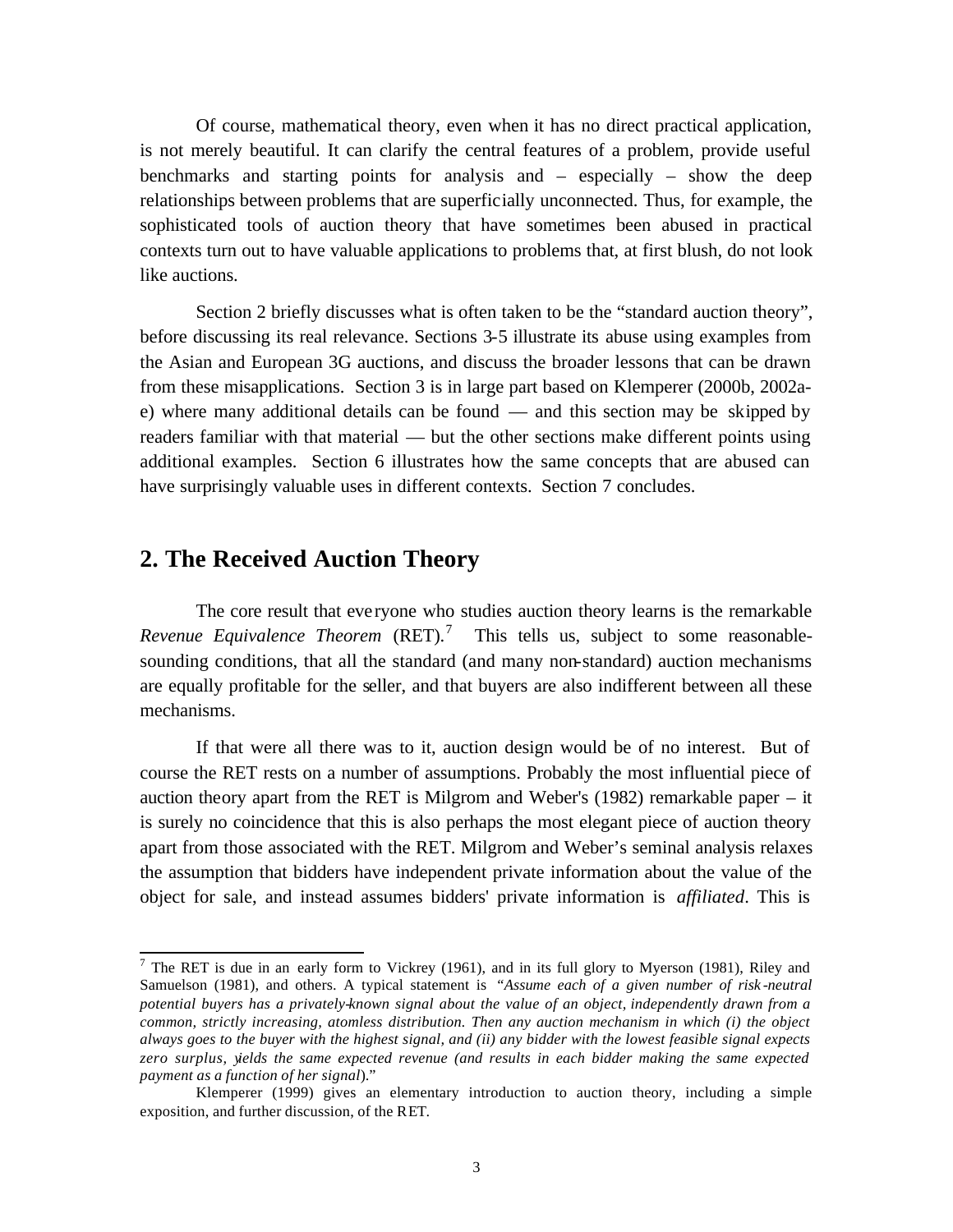similar to assuming positive correlation,  $8$  and under this assumption they show that ordinary ascending auctions are more profitable than standard (first-price) sealed-bid auctions, in expectation.

Milgrom and Weber's beautiful work is undoubtedly an important piece of economic theory and it has been enormously influential.  $9$  As a result, many economists leave graduate school "knowing" two things about auctions. First, that if bidders' information is independent then all auctions are equally good, and second, that if information is affiliated (which is generally the plausible case) then the ascending auction maximises the seller's revenue.<sup>10</sup>

But is this correct?

#### *Relevance of the Received Theory*

Marshall's (updated) tests are a good place to start. The value of empirical evidence needs no defense, while examining the plausibility of an intuition helps check whether an economic model provides a useful caricature of the real world, or misleads us by absurdly exaggerating particular features of it.<sup>11</sup>

The intuition behind the exact RET result cannot, to my knowledge, be explained in words that are both accurate and comprehensible to lay people. Anyone with the technical skill to understand any verbal explanation would probably do so by translating the words back into the mathematical argument. But it is easier to defend the weaker claim that it is ambiguous which of the two most common auction forms is superior: it *is* easy to explain that participants in a sealed-bid auction shade their bids below their values (unlike in an ascending auction), but that the winner determines the price (unlike in an ascending auction), so it is not hard to be convincing that there is no clear reason why either auction should be more profitable than the other. This is not quite the same as arguing that the standard auction forms are approximately similarly profitable, but the approximate validity of the RET (under its key assumptions) in fact seems consistent with the available evidence. (Some would say that the mere fact that both the ascending auction and the sealed-bid auction are commonly observed in practice is evidence that neither is always superior.) So the "approximate RET" seems a reasonable claim in

<sup>&</sup>lt;sup>8</sup> It is actually a stronger assumption, but it is probably typically approximately satisfied.

<sup>&</sup>lt;sup>9</sup> Not only is the concept of affiliation important in applications well beyond auction theory (see section 6) but this paper was also critical to the development of auction theory, in that it introduced and analysed a general model including both private and common value components.

 $10$  Or, to take just one very typical example from a current academic article "The one useful thing that our single unit auction theory can tell us is that when bidders' [signals] are affiliated ... the English [i.e. ascending] auction should be expected to raise the most revenue".

<sup>&</sup>lt;sup>11</sup> Whether the intuition need be non-mathematical, or even comprehensible to lay people, depends on the context, but we can surely have greater confidence in predicting agents' actions when the agents concerned understand the logic behind them, especially when there are few opportunities for learning.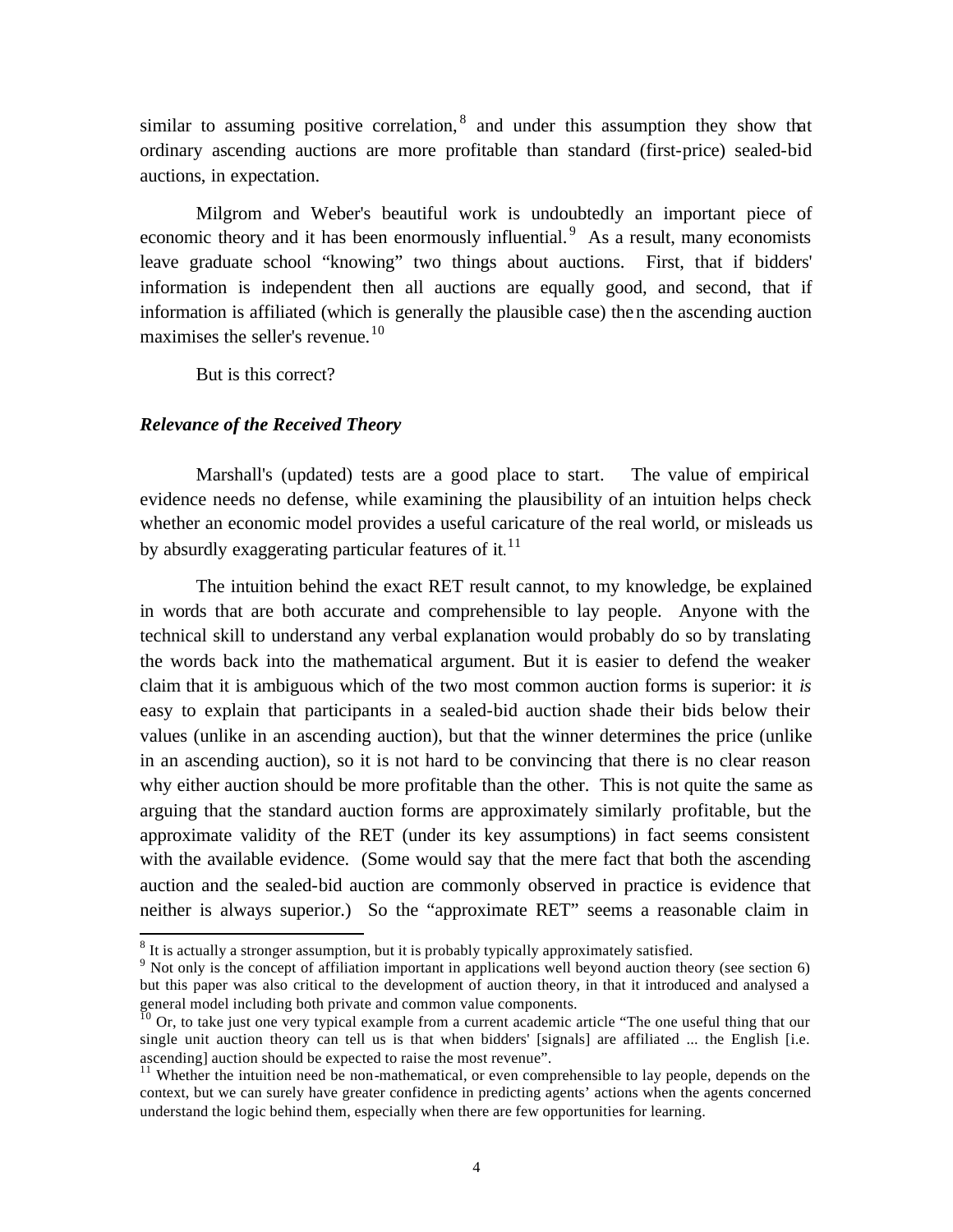practice, and it then follows that issues assumed away by the RET's assumptions should be looked at to choose between the standard auction forms. These issues should include not just those made explicitly in the statement of the theorem, e.g., bidders are symmetric and risk-neutral, but also those that are implicit, e.g., bidders share common priors and play non-cooperative Nash equilibrium, or semi-implicit, e.g., the numbers and types of bidders are independent of the auction form.

However, as already noted, much attention has focused on just one of the RET's assumptions, namely independence of the bidders' information, and the theoretical result that if information is non-independent (affiliated) then ascending auctions are more profitable than first-price sealed-bid auctions. There is no very compelling intuition for this result. The verbal explanations that are given are unconvincing and/or misleading, or worse. The most commonly given "explanation" is that ascending auctions allow bidders to be more aggressive, because their "winner's curses" are reduced,  $12$  but this argument is plain wrong: the winner's curse is only a feature of common-value auctions, but common values are neither necessary nor sufficient for the result. $^{13}$ 

A better explanation of the theoretical result is that bidders' profits derive from their private information, and the auctioneer can profit by reducing that private information.<sup>14</sup> An ascending auction reveals the information of bidders who drop out early, so partially reveals the winner's information (if bidders' information is correlated), and uses that information to set the price (through the runner-up's bid), whereas the price paid in a sealed-bid auction cannot use that information. Since the ascending and sealedbid auctions are revenue-equivalent absent any correlation (i.e., with independent signals), and provided the runner-up's bid responds to the additional information that an ascending auction reveals in the appropriate way (which it does when information is

 $12$  The "winner's curse" reflects the fact that winning an auction suggests one's opponents have pessimistic views about the value of the prize, and bidders must take this into account by bidding more conservatively than otherwise.

 $13$  The result applies with affiliated private values, in which bidders' values are unaffected by others' information, so there is no winner's curse, and the result does not apply to independent-signal commonvalue auctions which do suffer from the winner's curse. (Where there is a winner's curse, the theory behind the argument is that bidders' private information can be inferred from the points at which they drop out of an ascending auction, so less "bad news" is discovered at the moment of winning than is discovered in winning a sealed-bid auction, so bidders can bid more aggressively in an ascending auction. But this assumes that bidders' more aggressive bidding more than compensates for the reduced winner's curse in an ascending auction  $-$  in independent-signal common-value auctions it exactly compensates, which is why there is no net effect, as the RET proves.)

In fact, many experimental and empirical studies suggest bidders fail to fully account for winner's curse effects, so these effects may in practice make sealed-bid auctions more profitable than ascending auctions!

<sup>&</sup>lt;sup>14</sup> Absent private information, the auctioneer would sell to the bidder with the highest expected valuation at that expected valuation, and bidders would earn no rents. The more general result that, on average, the selling price is increased by having it depend on as much information as possible about the value of the good, is Milgrom and Weber's (1982, 2000) Linkage Principle. However, in more recent work, Perry and Reny (1999) show that the Principle applies less generally (even in theory) than was thought.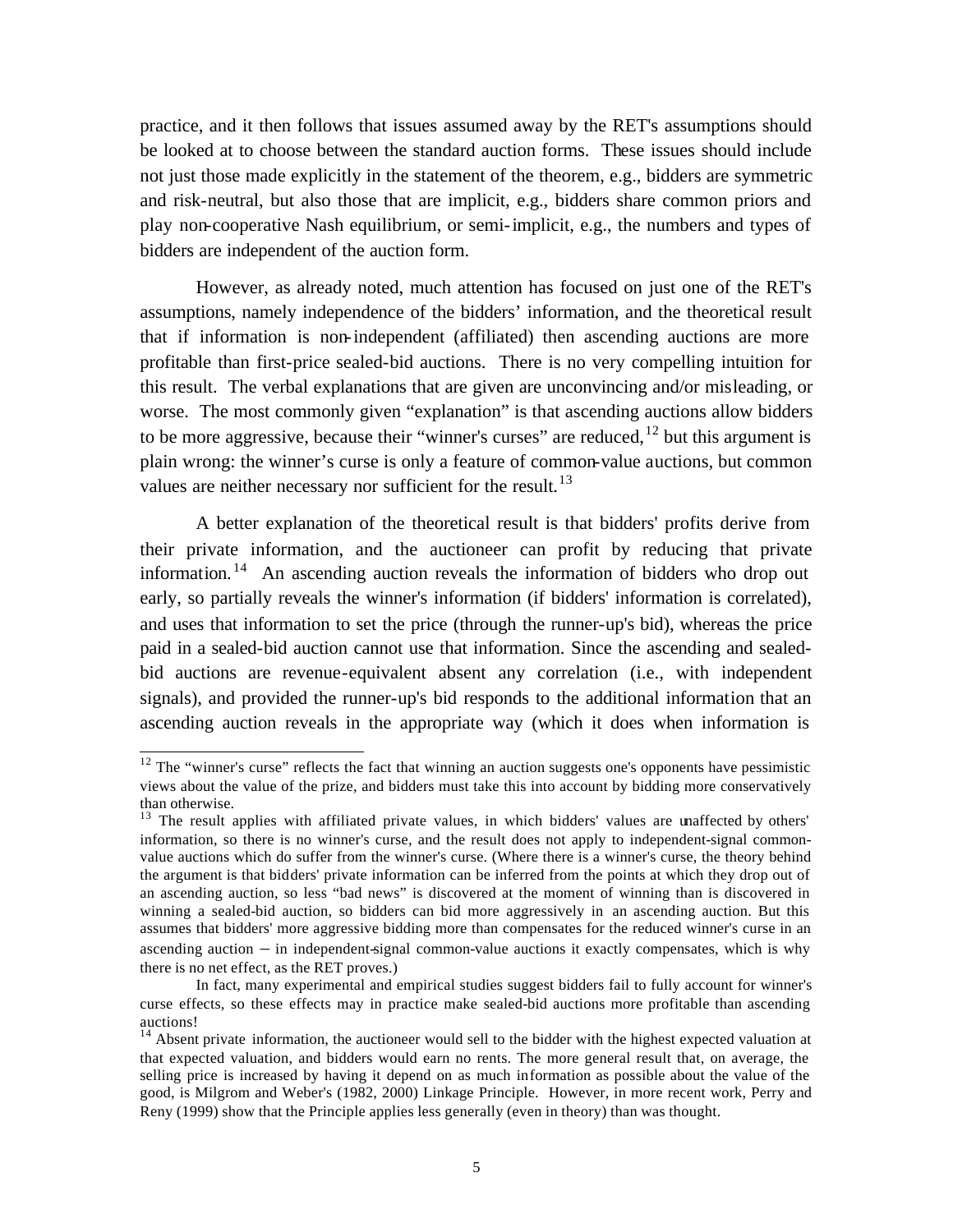affiliated), this effect makes the ascending auction the more profitable. Of course, this argument is obviously still incomplete,  $15,16$  and even if it were fully convincing, it would depend on the *exact* RET applying – which seems a very strong claim.

Furthermore, before relying on any theory mattering in practice, we need to ask: what is the likely order of magnitude of the effect? In fact, numerical analysis suggests the effects of affiliation are often tiny, even when bidders who exactly fit the assumptions of the theory compute their bids exactly using the theory. Riley and Li (1997) analyse equilibrium in a natural class of examples and show that the revenue difference between ascending and first-price auction is very small unless the information is very strongly affiliated: when bidders' values are jointly normally distributed, bidders' expected rents are about 10% (20%) higher in a sealed-bid auction than in an ascending auction even for correlation coefficients as high as 0.3 (0.5). So these results suggest affiliation could explain why a 3G spectrum auction earned, e.g., 640 rather than 650 euros per capita when bidders' valuations were 700 euros per capita. But the actual range was from just 20 (*twenty*) to 650 euros per capita! Riley and Li also find that that even with very strong affiliation, other effects, such as those of asymmetry, are more important and often reverse the effects of affiliation, even taking the numbers of bidders, non-cooperative behaviour, common priors, etc., as given.<sup>17</sup> This kind of quantitative analysis surely deserves more attention than economists often give it.

<sup>&</sup>lt;sup>15</sup> Revealing mo re information clearly need not necessarily reduce bidders' profits (if bidders' information is negatively correlated, the contrary is typically true), the conditions that make the ascending price respond correctly to the additional information revealed are quite subtle, and nor does the argument say anything about how affiliation affects sealed bids. Indeed there are simple and not unnatural examples with the "wrong kind" of *positive* correlation in which the ranking of auctions' revenues is reversed (see Bulow and Klemperer, forthcoming), and Perry and Reny (1999) also show the trickiness of the argument by demonstrating that the result only holds for single-unit auctions. A more complete verbal argument for the theoretical result is given in Klemperer (1999, Appendix C), but it is very hard (certainly for the layman).

<sup>&</sup>lt;sup>16</sup> Another loose intuition is that in an ascending auction each bidder acts as if he is competing against an opponent with the same valuation. But in a sealed-bid auction a bidder must outbid those with lower valuations. With independent valuations, the RET applies. But if valuations are affiliated, a lower valuation bidder has a more conservative estimate of his opponent's valuation and therefore bids more conservatively. So a bidder in a sealed-bid auction attempting to outbid lower-valuation bidders will bid more conservatively as well. But this argument also rests on the RET applying exactly, and even so several steps are either far from compelling (for example, the optimal bid against a more conservative opponent is not always to be more conservative), or very non-transparent.

<sup>&</sup>lt;sup>17</sup> An easier numerical example than Riley and Li's assumes bidder *i*'s value is  $v_i = \boldsymbol{q} + t_i$ , in which  $\boldsymbol{q}$  and the  $t_i$ 's are independent and uniform on [0,1], and *i* knows only  $v_i$ . With two bidders, expected revenue is 14/18 in a first-price sealed-bid auction and 15/18 in an ascending auction, so bidder rents are 7/18 and 6/18 respectively (though with *n* bidders of whom  $n/2$  each win a single object, as  $n \rightarrow \infty$  bidder rents are 42% higher in the sealed-bid auction).

With very extreme affiliation, an auctioneer's profits may be more sensitive to the auction form. Modifying the previous example so that there are two bidders who have completely diffuse priors for *q*, bidder rents are fifty percent higher in a first-price sealed-bid auction than in an ascending auction (see Klemperer, 1999 Appendix D), and Riley and Li's example yields a similar result for correlation coefficients around .9 (when bidder rents are anyway small). These examples assume private-values. Auctioneers' profits may also be more sensitive to auction form with common-values and, in the previous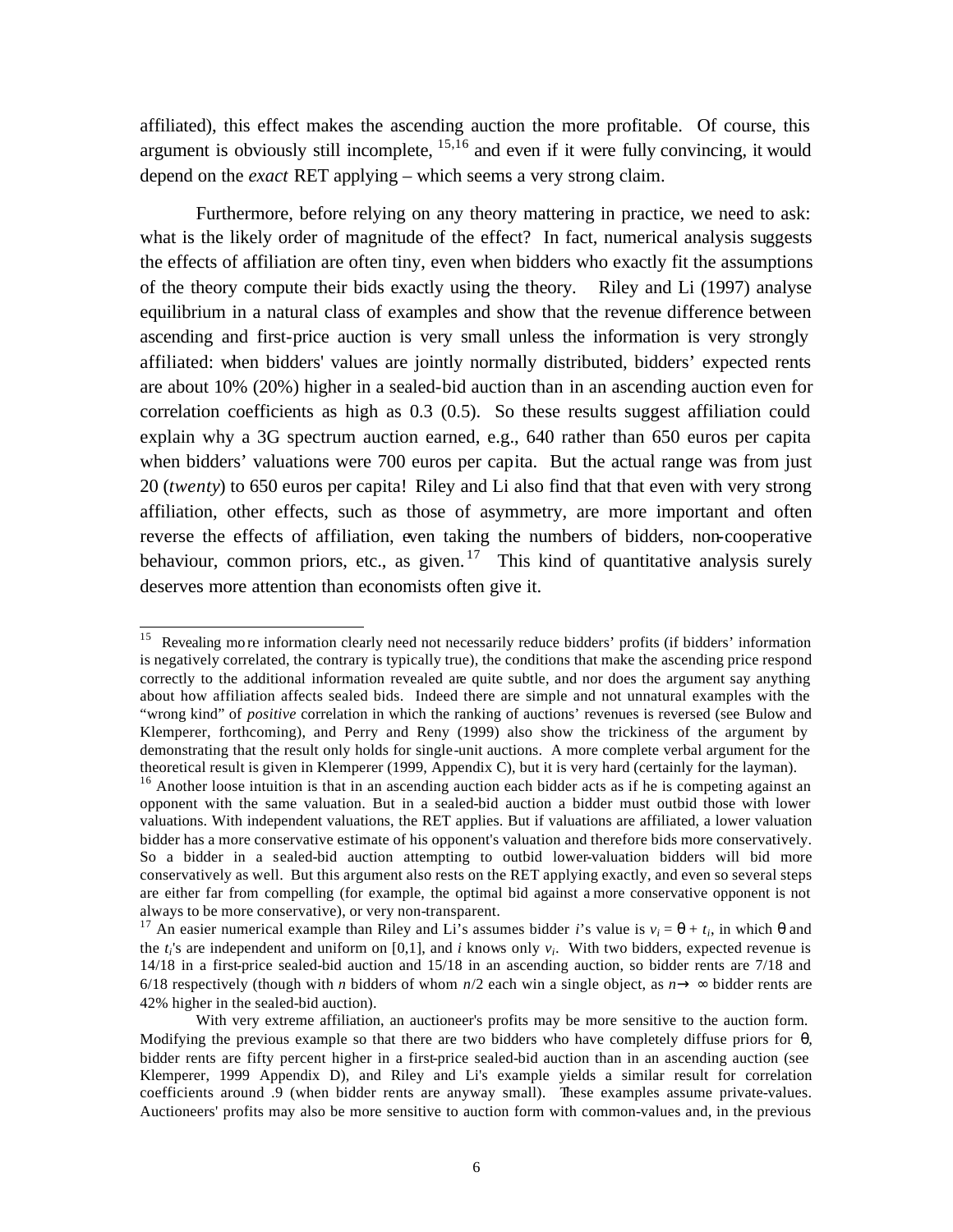Finally, all the previous discussion is in the context of single-unit auctions. Perry and Reny (1999) show that the result about affiliation does not hold – even in theory – in multi-unit auctions.  $18$ 

Given all this, it is unsurprising that there is no empirical evidence (that I am aware of) that argues the affiliation effect is important.<sup>19, 20</sup>

So there seems no strong argument to expect affiliation to matter much in most practical applications; independence is not the assumption of the RET that most needs relaxing.

The theory that really matters most for auction design is just the very elementary undergraduate economics of relaxing the implicit and semi-implicit assumptions of the RET about (fixed) entry and (lack of) collusion (see Klemperer, 2002b).<sup>21</sup> The intuitions are (as Marshall says they should be) easy to explain – we will see that it is clear that bidders are likely to understand and therefore to follow the undergraduate theory. By contrast the intuition for affiliation gives no sense of how bidders should compute their bids, and the calculations required to do so optimally require considerable mathematical sophistication and are sensitive to the precise assumptions bidders make about the "prior" distributions from which their and others' private information is drawn. Of course, this does not mean agents cannot intuitively make approximately optimal decisions (Machlup, 1946; Friedman, 1953), and individual agents need not understand the intuitions behind equilibrium group outcomes. But we can be more confident in predicting that agents will

extreme-affiliation model with diffuse priors on  $q$ , if bidders' signals are  $v_i$  and the true common value is  $q$ , bidders' rents are twice as high in the sealed-bid auction as in the ascending auction. But, with common values, small asymmetries between bidders are *very* much more important than affiliation (see Klemperer (1998), Bulow and Klemperer (2002)). Moreover, we will see that other effects also seem to have been quantitatively much more important in practice than affiliation is even in any of these theoretical examples. The RET, also, only generalizes to a limited extent to multi-unit auctions.

<sup>&</sup>lt;sup>19</sup> For example, empirical evidence about timber sales suggests rough revenue equivalence, or even that the sealed-bid auction raises more revenue given the number of bidders (Hansen (1986), Mead and Schneipp (1989), Paarsch (1991), Rothkopf and Engelbrecht-Wiggans (1993), Haile (1996)) though information is probably affiliated. The experimental evidence (see Kagel and Roth, 1995 and Levin, Kagel, and Richard, 1996) is also inconclusive about whether affiliation causes any difference between the revenues from ascending and sealed-bid auctions.

 $20$  Like Marshall, Colin Clark (1939) emphasised the importance of quantification and real-world facts (see note 1), writing "I have .. left my former colleagues in the English Universities .. with dismay at their continued preference for the theoretical .. approach to economic problems. Not one in a hundred .. seems to understand [the need for] the testing of conclusions against . observed facts..." "..The result is a vast output of literature of which, it is safe to say, scarcely a syllable will be read in fifty years' time." I think he would be pleased that an academic from an English University is quoting his syllables well over fifty years after he wrote them.

 $21$  Risk-aversion and asymmetries (even absent entry issues) also arguably matter more than affiliation (and usually have the opposite effect). It is striking that Maskin and Riley's (1984, 1999) important papers on these topics (see also Matthews, 1983, etc.) failed to have the same broad impact as Milgrom and Weber's work on affiliation.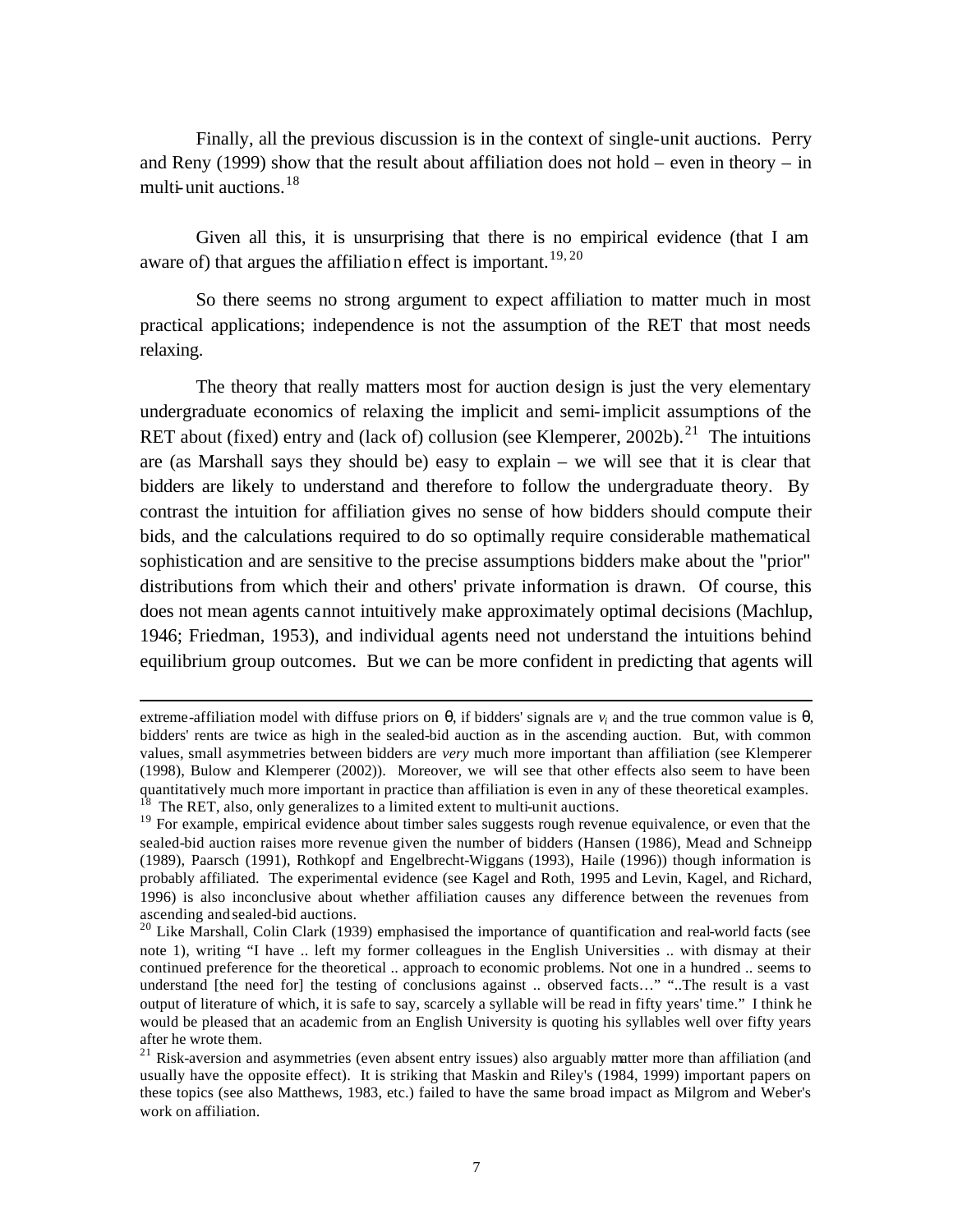make decisions whose logic is very clear, especially in one-off events such as many auctions are.

Not surprisingly, practical examples of the undergraduate theory are easy to give (as Marshall also insists). But there is no elegant theory applying to the specific context of auctions; such theory is unnecessary since the basic point is that the main concerns in auctions are just the same as in other economic markets, so much of the same theory applies (see below). Furthermore, some of the key concerns are especially prominent when the assumption of symmetry is dropped, and models with asymmetries are often inelegant.

So graduate students are taught the elegant mathematics of affiliation and whenever, and wherever, I give a seminar about auctions in practice,  $22 \text{ I}$  am asked a question along the lines of "Haven't Milgrom and Weber shown that ascending auctions raise most revenue, so why consider other alternatives?". This is true of seminars to academics. It is even more true of seminars to policy makers. Thus, although a little knowledge of economic theory is a good thing, too much knowledge can sometimes be a dangerous thing. Moreover, the extraordinary influence of the concept of affiliation is only the most important example of this. I give a further illustration, involving overattention to some of my own work, in the next subsection. In short, a little graduate education in auction theory can often distract attention from the straightforward "undergraduate" issues that really matter. $23$ 

## **3. The Elementary Economic Theory that Matters**

What really matters in practical auction design is robustness against collusion and attractiveness to entry – just as in ordinary industrial markets.<sup>24</sup> Since I have repeatedly argued this, much of the material of this section is drawn from Klemperer (2000b, 2002a,

 $2<sup>22</sup>$  I have done this in over twenty countries in five continents.

<sup>&</sup>lt;sup>23</sup> True, the generally accepted notion of the "received auction theory" is changing and so is the auction theory that is emphasized in graduate programmes. And recent auctions research has been heavily influenced by practical problems. But it will probably remain true that the elegance of a theory will remain an important determinant of its practical influence.

 $24$  Of course, auction theorists have not altogether ignored these issues – but the emphasis on them has been far less. The literature on collusion includes Robinson (1985), Cramton, Gibbons, and Klemperer (1987), Graham and Marshall (1987), Milgrom (1987), Hendricks and Porter (1989), Graham, Marshall, and Richard (1990), Mailath and Zemsky (1991), McAfee and McMillan (1992), Menezes (1996), Weber (1997), Engelbrecht-Wiggans and Kahn (1998), Ausubel and Schwartz (1999), Brusco and Lopomo (1999), Hendricks, Porter, and Tan (1999) and Cramton and Schwartz (2000). That on entry includes Matthews (1984), Engelbrecht-Wiggans (1987), McAfee and McMillan (1987c), McAfee and McMillan (1988), Harstad (1990), Engelbrecht-Wiggans (1993), Levin and Smith (1994), Bulow and Klemperer (1996), Menezes and Monteiro (1997), Persico (1997), Klemp erer (1998) and Gilbert and Klemperer (2000). See also Klemperer (1999, 2000a).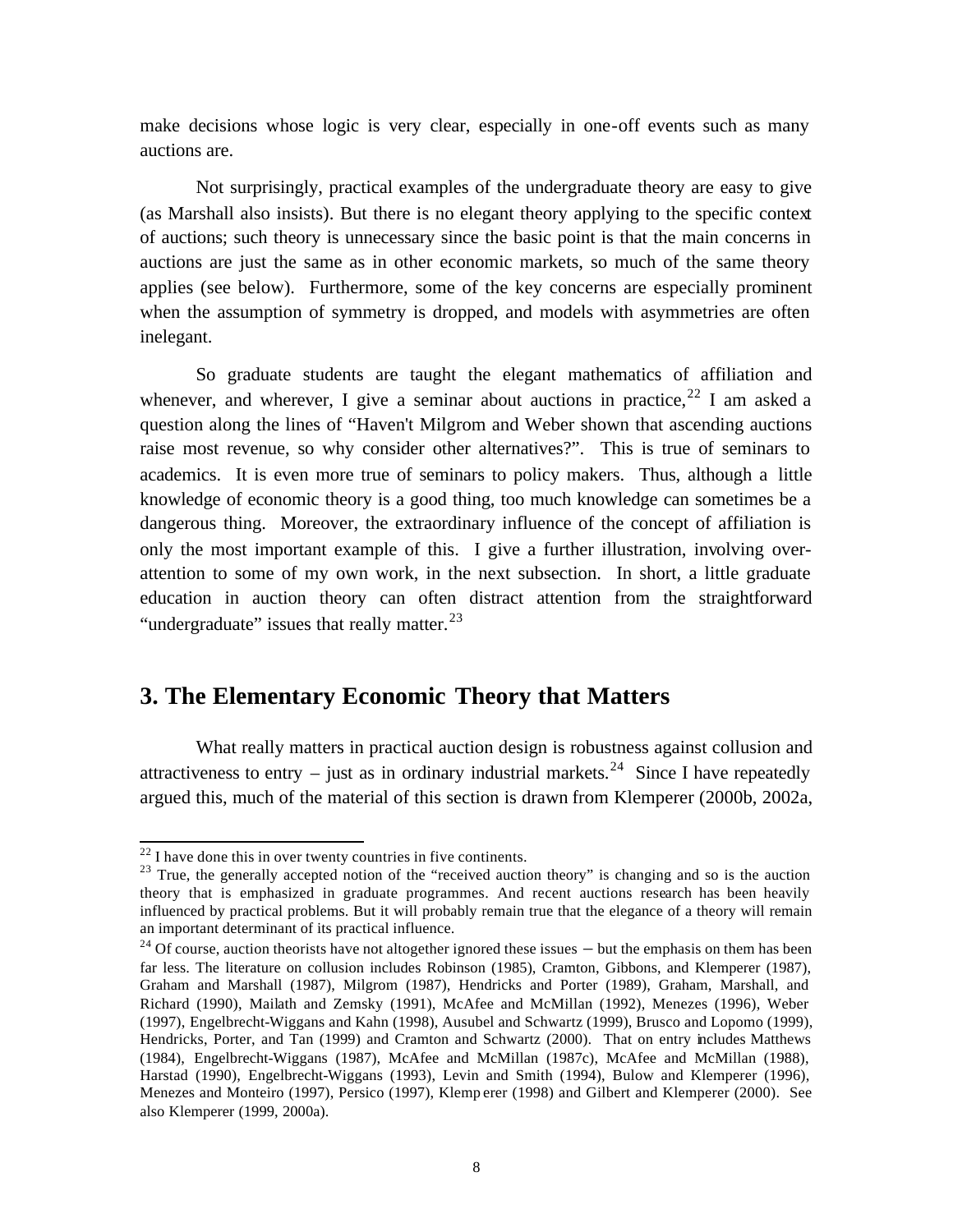2002b) and any reader familiar with these papers may wish to skip to section 4.

#### *Entry*

l

The received theory described above takes the number of bidders as given. But the profitability of an auction depends crucially on the number of bidders who participate, and different auctions vary enormously in their attractiveness to entry; participating in an auction can be a costly exercise that bidders will only undertake if they feel they have realistic chances of winning. In an ascending auction a stronger bidder can always top any bid that a weaker bidder makes, and knowing this the weaker bidder may not enter the auction in the first place – which may then allow the stronger bidder to win at a very low price. In a first-price sealed-bid auction, by contrast, a weaker bidder may win at a price that the stronger bidder could have beaten, but didn't because the stronger bidder may risk trying to win at a lower price and can't change his bid later. So more bidders may enter a first-price sealed-bid auction. <sup>25</sup>

The intuition is very clear, and there is little need for sophisticated theory. Perhaps because of this, or because the argument depends on asymmetries between bidders so any theory is likely to be inelegant, theory has largely ignored the point. Vickrey's (1961) classic paper contains an example (relegated to an Appendix, and often overlooked) which illustrates the basic point that the player who actually has the lower value may win a first-price sealed-bid auction in Nash equilibrium, but that this cannot happen in an ascending auction (with private values). But little has been said since.

In fact, some of what has been written about the issue of attracting entry provides a further illustration of the potentially perverse impact of sophisticated theory. Although the point that weaker bidders are unlikely to win ascending auctions, and may therefore not enter them, is very general, some work – including Klemperer  $(1998)^{26}$  – has emphasized that the argument is especially compelling for "almost-common-value" auctions, and this work may have had the unintended side-effect of linking the entry concern to common values in some peoples' minds; $^{27}$  I have heard economists who know the latter work all too well say that because an auction does not involve common values, therefore there is no entry problem!<sup>28</sup> To the extent that the almost-common values

 $25$  The point is similar to the industrial-organization point that because a Bertrand market is more competitive than a Cournot market for any given number of firms, the Bertrand market may attract less entry, so the Cournot market may be more competitive if the number of firms is endogenous.

<sup>&</sup>lt;sup>26</sup> See also Bikhchandani (1988), Bulow, Huang and Klemperer (1999), Bulow and Klemperer (2002), and Klemperer and Pagnozzi (2003).

 $^{27}$  in spite of the fact that I have made the point that the argument applies more broadly in, for example, Klemperer (1999b, 2002b). See also Gilbert and Klemperer (2000).

 $28$  Similarly others have asserted (in spite of publicly-available government documents that show the contrary) that the reason the UK planned to include a sealed-bid component in its 3G design if only four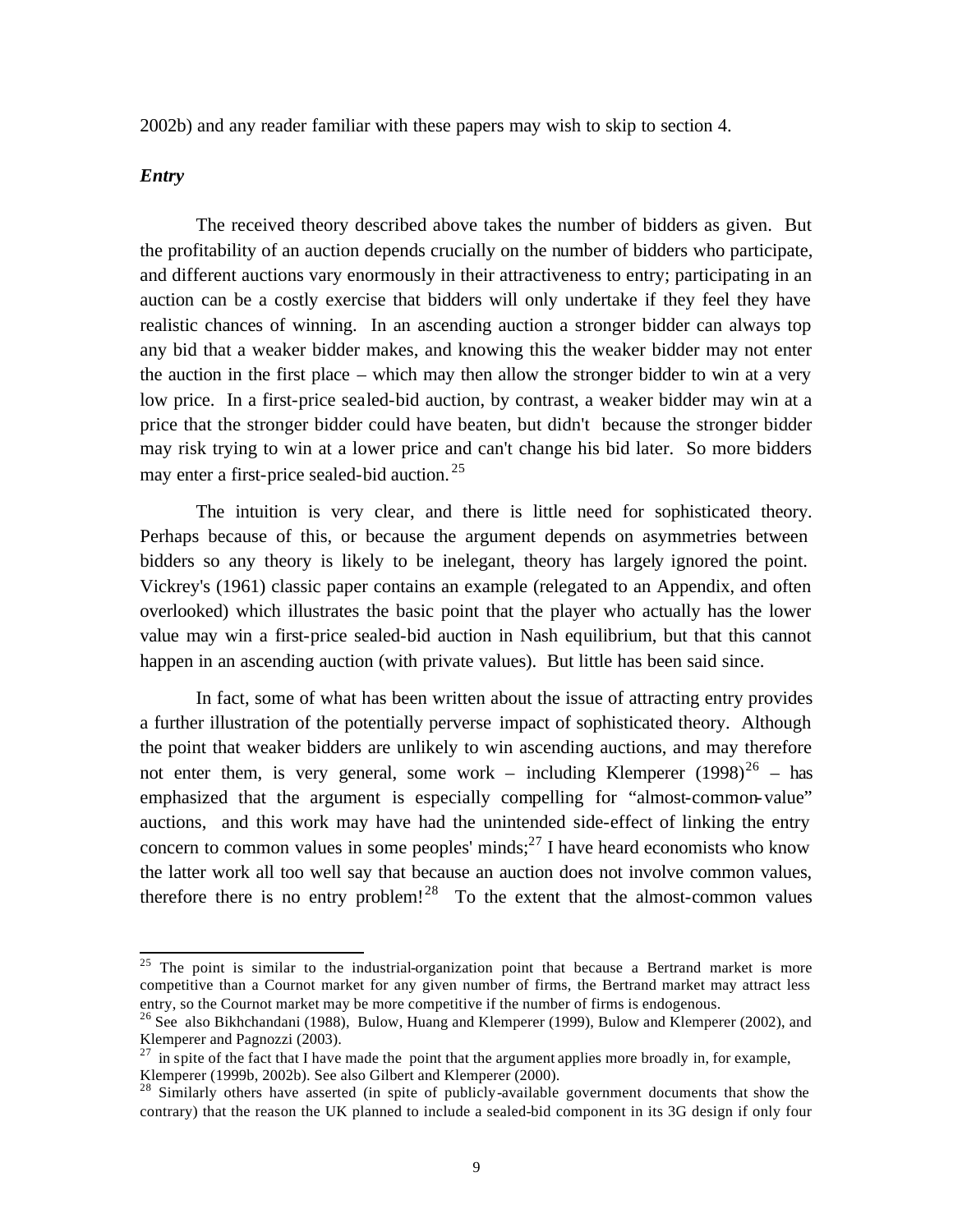theory (which is both of more limited application, and also assumes quite sophisticated reasoning by bidders) has distracted attention from the more general point, this is another example of excessive focus on sophisticated theory at the expense of more elementary, but more crucial, theory.

There is an additional important reason why a first-price sealed-bid auction may be more attractive to entrants: bidders in a sealed-bid auction may be much less certain about opponents' strategies, and the advantage of stronger players may therefore be less pronounced, than standard equilibrium theory predicts. The reason is that in practice, players are not likely to share common priors about distributions of valuations and, even if they do, they may not play Nash equilibrium strategies (that is, a sealed-bid auction induces "strategic uncertainty"). So even if players were in fact ex-ante symmetric (that is, their private information is drawn from identical distributions) the lower-value player might win a first-price sealed-bid auction, but would never win an ascending auction in which bidders' strategies are very straightforward and predictable. When players are not symmetric, Nash equilibrium theory predicts that a weaker player will sometimes beat a stronger player in a sealed-bid auction, but I conjecture strategic uncertainty and the absence of common priors make this outcome even more likely than Nash Equilibrium predicts. Since this point is very hard for standard economic theory to capture, it has largely been passed over. But it reinforces the point that a sealed-bid auction is in many circumstances more likely than an ascending auction to attract entry, and this will often have a substantial effect on the relative profitabilities of the auctions.

The 3G auctions provide good examples of over-sensitivity to the significance of information revelation and affiliation at the expense of insensitivity to the more important issue of entry. For example, the Netherlands sold five 3G licences in a context in which there were also exactly five incumbent mobile-phone operators who were the natural winners, leaving no room for any entrant. (For competition-policy reasons, bidders were permitted to win no more than one licence each). The problem of attracting enough entry to have a competitive auction should therefore have been uppermost in planners' minds. But the planners seem instead to have been seduced by the fact that ascending auctions raise (a little) extra revenue because of affiliation and also increase the likelihood of an efficient allocation to those with the highest valuations.<sup>29</sup> The planners were probably also influenced by the fact that previous spectrum auctions in the U.S. and U.K. had used ascending designs,  $30$  even though they had usually done so in contexts in which entry was

licences were available for sale (see below), was because the auction designers (who included me) thought the auction was almost-common values.

<sup>&</sup>lt;sup>29</sup> It seems unlikely that the efficiency of the Netherlands auction was much improved by the ascending design.

<sup>&</sup>lt;sup>30</sup> We discuss the U.K. design below. The design of the U.S. auctions, according to McMillan (1994, p.151-2) who was a consultant to the FCC, was largely determined by faith in the linkage principle and hence in the revenue advantages of an ascending auction in the presence of affiliation. These advantages meant that the economic theorists advising the government judged other potential problems with the ascending design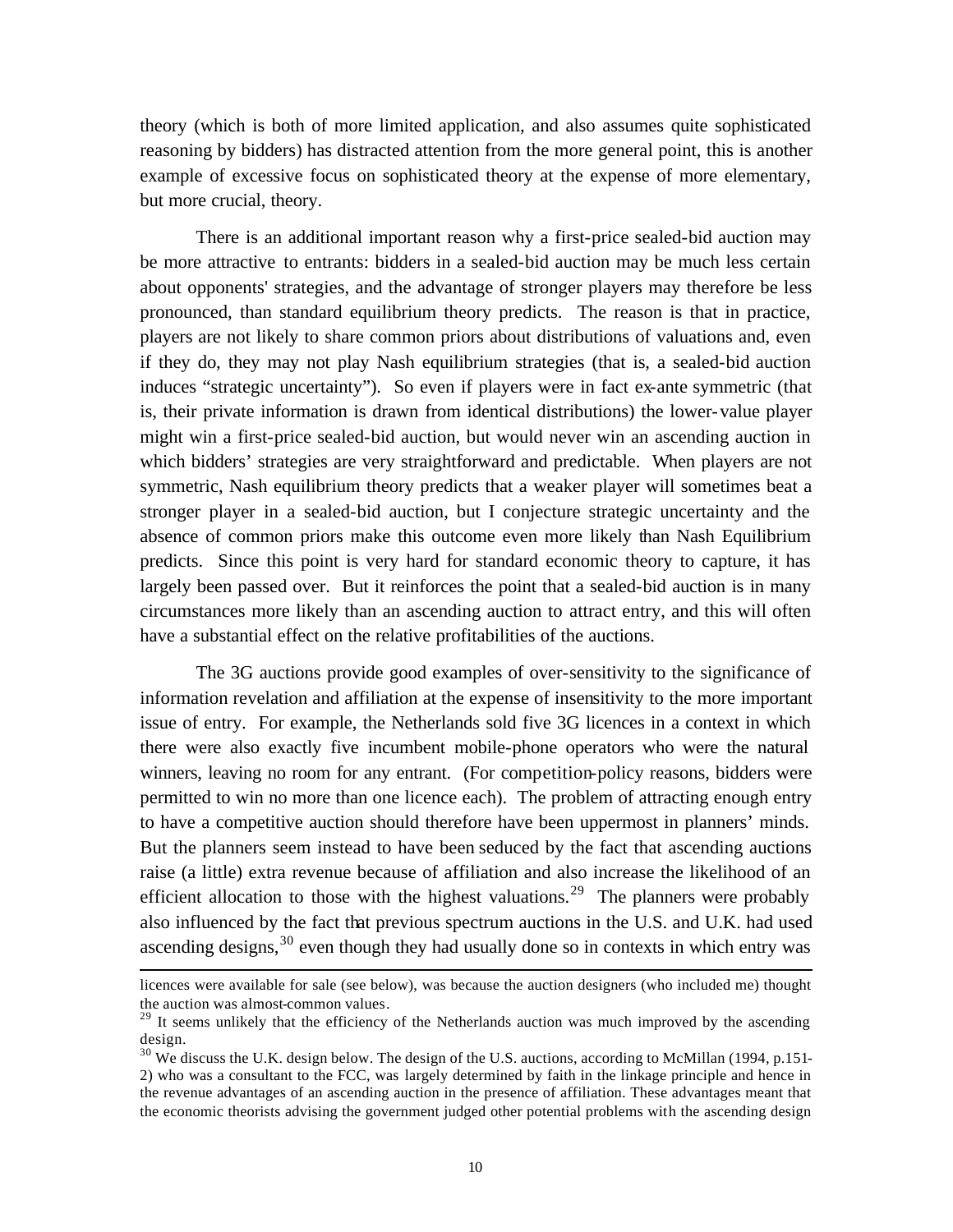less of a concern, and even though some U.S. auctions did suffer from entry problems. The result of the Netherlands auction was both predictable, and predicted (see, for example, Maasland (2000) and Klemperer (2000b) quoted in the Dutch press prior to the auction). There was no serious entrant.<sup>31</sup> Revenue was less than a third of what had been predicted and barely a quarter of the per capita amounts raised in the immediately preceding and immediately subsequent 3G auctions (in the U.K. and Germany respectively). The resulting furore in the press led to a Parliamentary Inquiry.

By contrast, when Denmark faced a very similar situation in its 3G auctions in late 2001 – four licences for sale and four incumbents – its primary concern was to encourage entry.<sup>32</sup> (The designers had both observed the Netherlands fiasco, and also read Klemperer (2000b).) It chose a sealed-bid design (a "4th price" auction) and had a resounding success. A serious entrant bid, and revenue far exceeded expectations and was more than twice the levels achieved by any of the other three European 3G auctions (Switzerland, Belgium and Greece) that took place since late 2000.

The academics who designed the UK sale (which was held prior to the Netherlands and Danish auctions) also thought much harder about entry into their 3G auction.<sup>33</sup> The UK had four incumbent operators, and when design work began it was unclear how many licenses it would be possible to offer given the technological constraints. We realised that if there were just four licenses available it would be hard to persuade a non-incumbent to enter, so we planned in that case to use a design including a sealed-bid component (an "Anglo-Dutch" design) to encourage entry. In the event, five licenses were available so, given the UK context, we switched to an ascending auction, since there was considerable uncertainty about who the fifth strongest bidder would be (we ran the world's first 3G auction in part to ensure this — see Section 5).<sup>34</sup> 13 bidders

<sup>&</sup>quot;to be outweighed by the bidders' ability to learn from other bids in the auction" (McMillan, 1994). (See also Perry and Reny (1999).) Efficiency was also a concern in the design of the U.S. auctions.

<sup>&</sup>lt;sup>31</sup> There was one entrant who probably did not seriously expect to win a license in an ascending auction indeed it argued strongly prior to the auction that an ascending auction gave it very little chance and, more generally, reduced the likelihood of entry into the auction. Perhaps it competed in the hope of being bought off by an incumbent by, e.g., gaining access rights to an incumbent's network, in return for its quitting the auction early. The Netherlands government should be very grateful that this entrant competed for as long as it did! See Klemperer (2002a) and van Damme (2002) for details.

 $32$  Entry was an even more severe problem in late 2001 than in early summer 2000 when the Netherlands auction was held. The dotcom boom was over, European telecoms stock prices at the time of the Danish auction were just one third the levels they were at in the Dutch auction, and the prospects for 3G were much dimmer than they had seemed previously.

<sup>&</sup>lt;sup>33</sup> I was the principal auction theorist advising the Radiocommunications Agency which designed and ran the U.K. auction. Ken Binmore had a leading role, including also supervising experiments testing the proposed designs. Other academic advisors included Tilman Borgers, Jeremy Bulow, Philippe Jehiel and Joe Swierzbinksi. Ken Binmore subsequently advised the Danish government on its very successful auction. The views expressed in this paper are mine alone.

<sup>&</sup>lt;sup>34</sup> With five licenses, the licenses would be of unequal size, which argued for an ascending design. Note that in some contexts an ascending design may promote entry. For example, when Peter Cramton, Eric Maskin and I advised the U.K. government on the design of its March 2002 auction of reductions in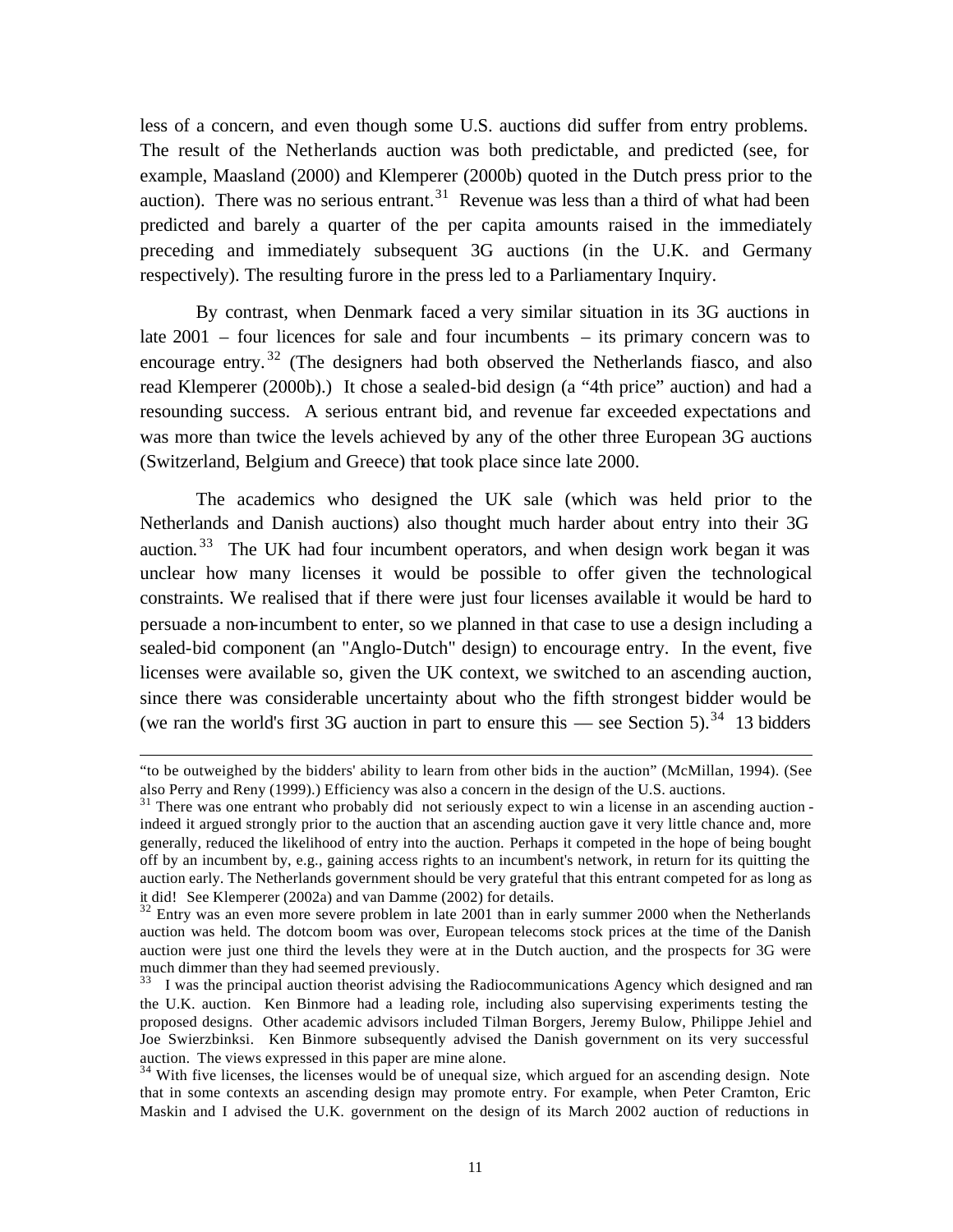entered, ensuring a highly competitive auction which resulted in the highest per capita revenue among all the European and Asian 3G auctions.

#### *Collusion*

l

The received auction theory also assumes bidders play non-cooperatively in Nash equilibrium. We have already discussed how Nash equilibrium may be a poor prediction because of "strategic uncertainty" and the failure of the common priors assumption, but a more fundamental problem is that players may behave collusively rather than noncooperatively. In particular, a standard ascending auction – especially a multi-unit ascending auction – often satisfies *all* the conditions that elementary economic theory tells us are important for facilitating collusion, even without any possibility of interaction or discussion among bidders beyond the information communicated in their bids.

For example, Waterson's (1984) standard industrial organization textbook lists five questions that must be answered affirmatively for firms to be able to support collusion in an ordinary industrial market: 1) Can firms easily identify efficient divisions of the market? 2) can firms easily agree on a division? 3) can firms easily detect defection from any agreement? 4) can firms credibly punish any observed defection? 5) can firms deter non-participants in the agreement from entering the industry? In a multi-unit ascending auction: 1) the objects for sale are well-defined, so firms can see how to share the collusive "pie" among them (by contrast with the problem of sharing an industrial market whose definition may not be obvious), 2) bids can be used to signal proposals about how the division should be made and to signal agreement, 3) firms' pricing (that is, bidding) is immediately and perfectly observable, so defection from any collusive agreement is immediately detected, 4) the threat of punishment for defection from the agreement is highly credible, since punishment is quick and easy and often costless to the punisher in a multi-object auction in which a player has the ability to raise the price only on objects that the defector will win,  $35$  and 5) we have already argued that entry in an ascending auction may be hard.

greenhouse gas emissions, we recommended an ascending design to encourage the entry of small bidders for whom working out how to bid sensibly in a discriminatory sealed-bid auction might have been prohibitively costly. (Strictly speaking the auction was a descending one since the auction was a reverse auction in which firms were bidding to sell emissions reductions to the government. But this is equivalent to an ascending design for a standard auction to sell permits.) (Larry Ausubel and Jeremy Bulow were also involved in the implementation of this design.)

 $35$  For example, in a multi-license U.S. spectrum auction in 1996-97, U.S. West was competing vigorously with McLeod for lot number 378 – a license in Rochester, Minnesota. Although most bids in the auction had been in exact thousands of dollars, U.S. West bid \$313,378 and \$62,378 for two licenses in Iowa in which it had earlier shown no interest, overbidding McLeod, who had seemed to be the uncontested highbidder for these licenses. McLeod got the point that it was being punished for competing in Rochester, and dropped out of that market. Since McLeod made subsequent higher bids on the Iowa licenses, the "punishment" bids cost U.S. West nothing (Cramton and Schwartz, 2000).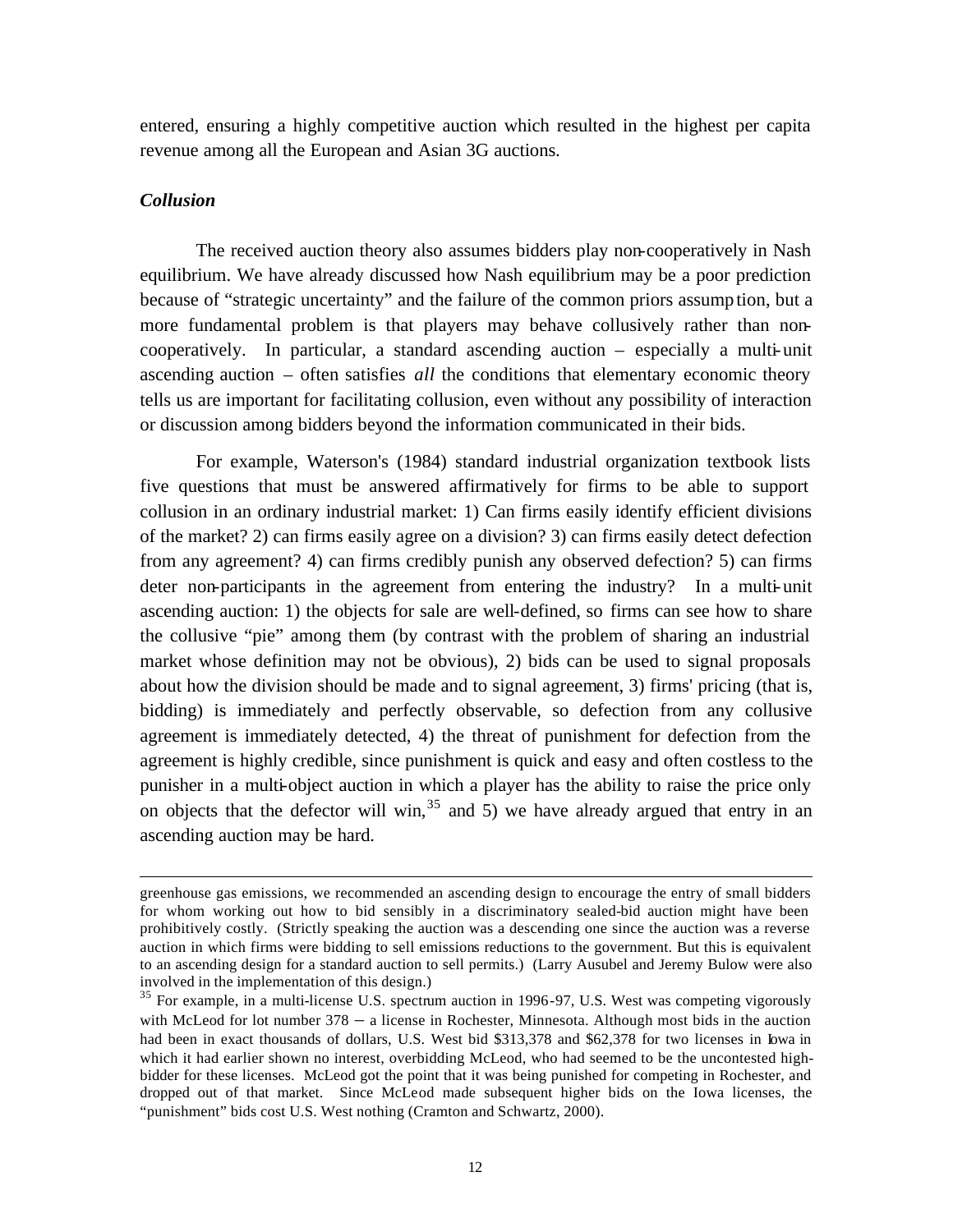So collusion in an ascending auction seems much easier to sustain than in an "ordinary" industrial market, and it should therefore be no surprise that ascending auctions provide some particularly clear examples of collusion, as we illustrate below.

By contrast, a first-price sealed-bid auction is usually much more robust to collusion: bidders cannot "exchange views" through their bids, or observe opponents' bids until after the auction is over, or punish defection from any agreement during the course of the auction, or easily deter entry. But, perhaps because auction theorists have little that is new or exciting to say about collusion, too little attention has been given to this elementary issue in practical applications.

In the Austrian 3G auction, for example, twelve identical blocks of spectrum were sold to six bidders in a simultaneous ascending auction (bidders were allowed to win multiple blocks each). No-one was in the least surprised when the bidding stopped just above the low reserve price with each bidder winning two blocks,  $36$  at perhaps one-third the price that bidders valued them at.<sup>37</sup> Clearly the effect of "collusion" (whether explicit and illegal, or tacit and possibly legal) on revenues is first-order.

Another elegant example of bidders' ability to "collude" is provided by the 1999 German DCS-1800 auction in which ten blocks of spectrum were sold by ascending auction, with the rule that any new bid on a block had to exceed the previous high bid by at least 10 percent.<sup>38</sup> There were just two credible bidders, the two largest German mobile-phone companies T-Mobil and Mannesman, and Mannesman's first bids were 18.18 million deutschmarks per megahertz on blocks 1-5 and 20 million deutschmarks per MHz on blocks 6-10. T-Mobil – who bid even less in the first round – later said "There were no agreements with Mannesman. But [we] interpreted Mannesman's first bid as an offer." (Stuewe, 1999, p.13). The point is that 18.18 plus a 10 percent raise equals 20.00. It seems T-Mobil understood that if it bid 20 million deutschmarks per MHz on blocks 1-5, but did not bid again on blocks 6-10, the two companies would then live and let live with neither company challenging the other on the other's half. Exactly that happened. So the auction closed after just two rounds with each of the bidders

<sup>&</sup>lt;sup>36</sup> Although it did not require rocket science to determine the obvious way to divide twelve among six, the largest incumbent, Telekom Austria probably assisted the coordination when it announced in advance of the auction that it "would be satisfied with just two of the 12 blocks of frequency on offer" and "if the [5 other bidders] behaved similarly it should be possible to get the frequencies on sensible terms", but "it would bid for a third frequency block if one of its rivals did" (Crossland, 2000).

<sup>&</sup>lt;sup>37</sup> This extremely rough estimate is based on comparisons with other countries, allowing for changes in stock-market sentiment, etc., and is consistent with others' estimates. It is less than one-sixth the per capita price achieved three months earlier in the German auction.

 $38$  Unlike my other examples this was not a 3G auction; however, it is highly relevant to the German 3G auction which we will discuss.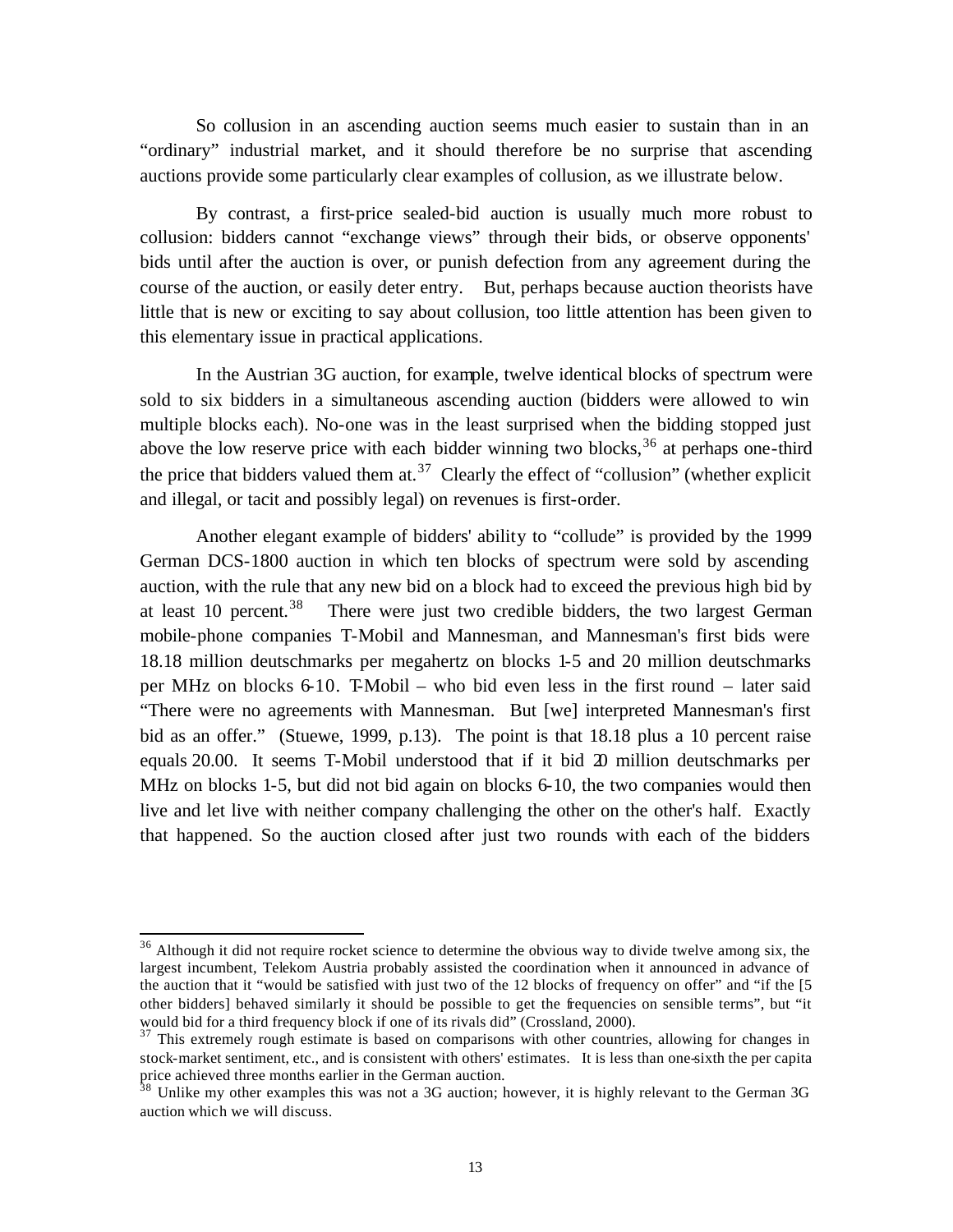acquiring half the blocks for the same low price, which was a small fraction of the valuations that the bidders actually placed on the blocks.<sup>39</sup>

This example makes another important point. The elementary theory that tells us that "collusion" is easy in this context is important. The reader may think it obvious that bidders can "collude" in the setting described, but that is because the reader has been exposed to elementary undergraduate economic theory. This point was beautifully illustrated by the behaviour of the subjects in an experiment that was specifically designed to advise one of the bidders in this auction by mimicking its setting and rules: the experimental subjects completely failed to achieve the low-price "collusive" outcome that was achieved in practice. Instead "..... in [all] the [experimental] sessions the bidding was very competitive. Subjects went for all ten units in the beginning, and typically reduced their bidding rights only when the budget limit forced them to do so." (Abbink et al, 2002.) So the elementary economic theory of collusion which makes it plain, by contrast, that the "collusive" outcome that actually arose was to be expected from more sophisticated players does matter – and I feel confident that the very distinguished economists who ran the experiments advised their bidder more on the basis of the elementary theory than on the basis of the experiments.  $40$ 

Both the U.K.'s and Denmark's academic advisors gave considerable thought to preventing collusion. Denmark, for example, not only ran a sealed-bid auction, but also allowed bidders to submit multiple bids at multiple locations with the rule that only the highest bid made by any bidder would count, and also arranged for phoney bids to be submitted – the idea was that bidders could not (illegally) agree to observe each others' bids without fear that their partners in collusion would double-cross them, and nor could bidders observe who had made bids, or how many had been made.<sup>41</sup>

 $39$  See Jehiel and Moldovanu, 2001, and Grimm, Riedel and Wolfstetter, 2001. Grimm et al argue that this outcome was a non-cooperative Nash equilibrium of the fully-specified game. This is similar to the familiar industrial organization point that oligopolistic outcomes that we call "collusive" may be Nash equilibria of repeated oligopoly games. But our focus is on whether outcomes look like competitive, noncooperative, behaviour in the simple analyses that are often made, not on whether or not they can be justified as Nash equilibria in more sophisticated models.

 $40$  Abbink et al write "The lessons learnt from the experiments are complemented by theoretical strategic considerations". Indeed, auctions policy advice should always, if possible, be informed by both theory and experiments.

 $41$  In the U.K.'s ascending auction, the fact that bidders were each restricted to winning at most a single object, out of just five objects, ruled out tacit collusion to divide the spoils (provided that there were more than five bidders). More important, the large number of bidders expected (because the U.K. ran Europe's first 3G auction – see Section 5) also made explicit (illegal) collusion much less likely, (see Klemperer, 2002a) and the fact that the U.K. retained the right to cancel the auction in some circumstances also reduced bidders' incentive to collude.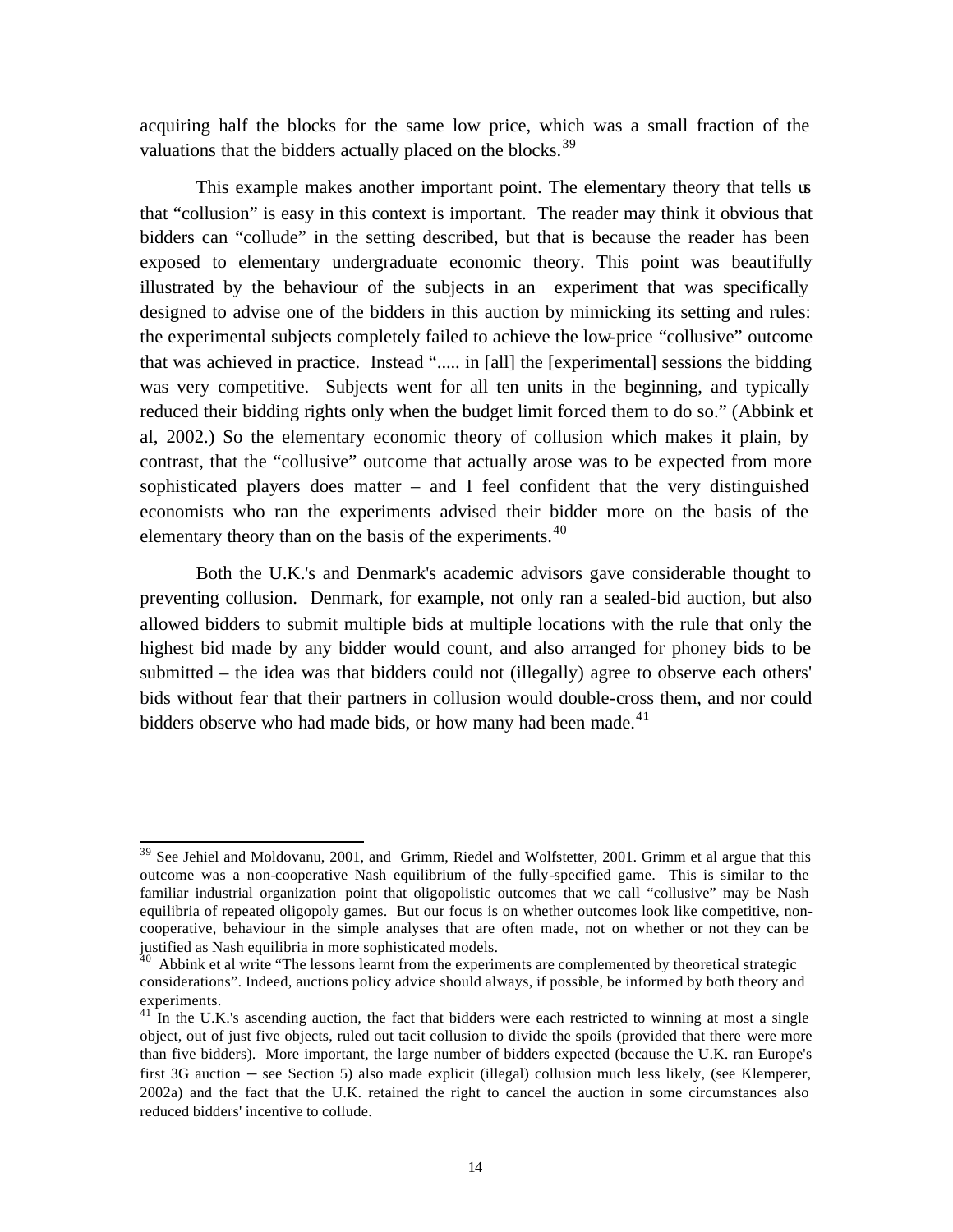#### **4. Robustness to Political Pressures**

l

To be effective, economic advice must also be sensitive to the organizational and political context; it is important to be realistic about how advice will be acted on. Economic advisors commonly explain a policy failure with the excuse that "it would have been okay if they had followed our advice." But medical practitioners are expected to take account of the fact that patients will not follow their every instruction.  $42$  Why should economic practitioners be different? Maybe it should be regarded as economic malpractice to give advice that will actually make matters worse if it is not followed exactly.

For example, the economic theorists advising the Swiss government on its 3G auction favoured a multi-unit ascending auction, apparently arguing along the standard received- auction-theory lines that this was best for both efficiency and revenue. But they recognised the dangers of such an auction encouraging "collusive" behaviour and deterring entry, and the advisors therefore also proposed setting a high reserve price. This would not only directly limit the potential revenue losses from collusion and/or inadequate entry but, importantly, also reduce the likelihood of collusion (with a high reserve price, bidders are relatively more likely to prefer to raise the price to attempt to drive their rivals out altogether, than to collude with them at the reserve price (see Klemperer, 2002b, and Brusco and Lopomo, 2002)).

But serious reserve prices are often unpopular with politicians and bureaucrats who – even if they have the information to set them sensibly – are often reluctant to run even a tiny risk of not selling the objects, which outcome they fear would be seen as "a failure".

The upshot was that no serious reserve was set. Through exit, joint-venture, and possibly – it was rumoured – collusion,  $43$  the number of bidders shrank to equal the number of licences available, so the remaining bidders had to pay only the trivial reserve price that had been fixed. (Firms were allowed to win just a single licence each.) The

 $42$  Doctors are trained to recognize that some types of patients may not take all prescribed medicines or return for follow-up treatment. Pharmaceutical companies have developed one-dose regimens that are often more expensive or less effective than multiple-dose treatments, but that overcome these specific problems. For example, the treatment of chlamydial infection by a single dose of azithromycin is much more expensive and no more effective than a 7 day course of doxycycline; there is a short (2 month) course of preventive therapy for tuberculosis that is both more expensive, and seems to have more problems with side effects, than the longer 6 month course; and the abridged regimen for HIV+ women who are pregnant (to prevent perinatal transmission) is less effective than the longer, more extensive treatment.

 $43$  Tele Danmark announced its acquisitions of Diax (an incumbent operator) and Sunrise (which was partly owned by BT) the day before the auction was due to begin, and a total of five bidders quit in the last four days before the auction. At least one bidder had quit earlier after hiring bidding consultants and hearing from them that because it was a weaker bidder it had very little chance of winning an ascending auction. Furthermore, the regulator investigated rumours that Deutsche Telekom agreed not to participate in the auction in return for subsequently being able to buy into one of the winners.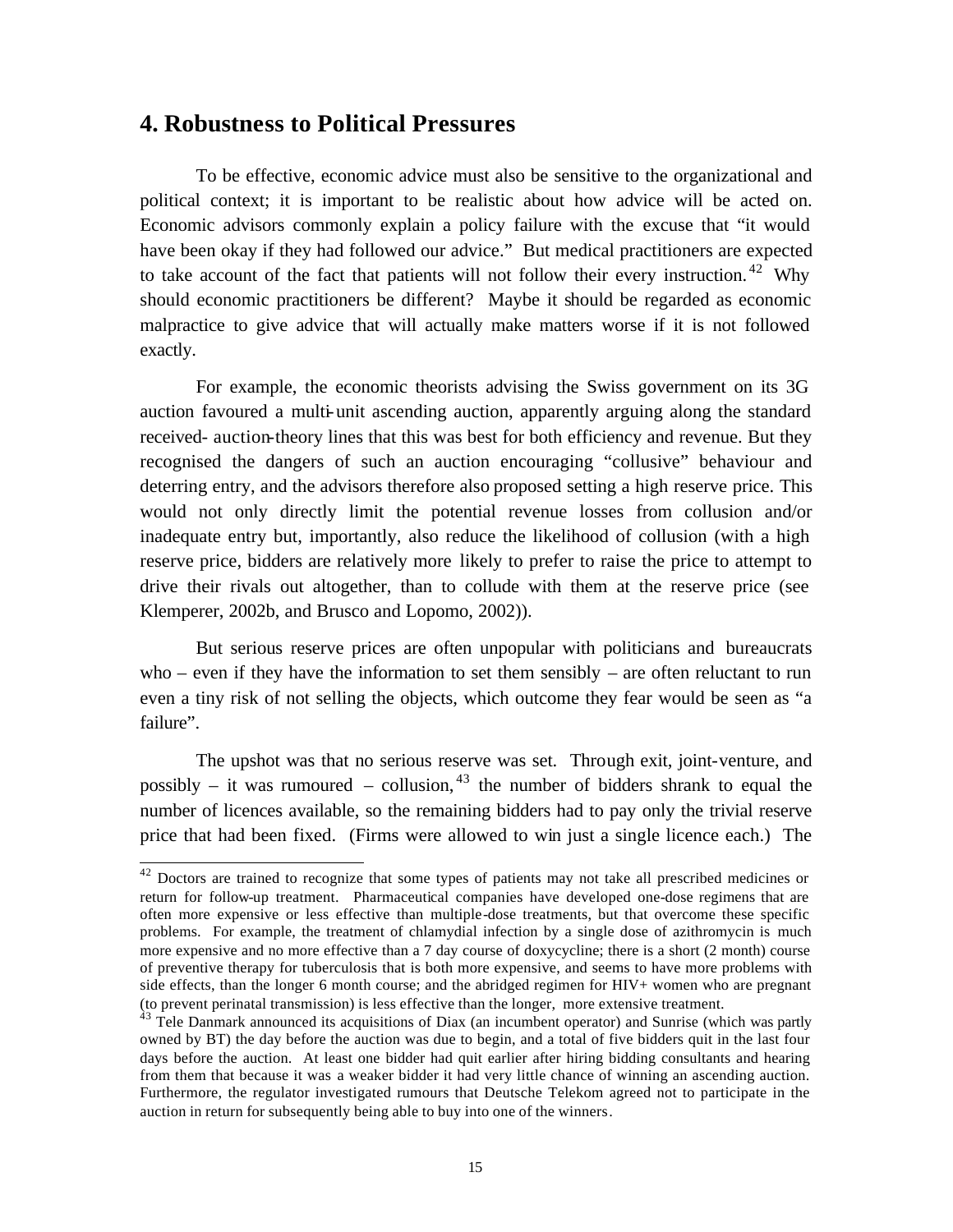outcome was met with jubilation by the bidders and their shareholders; per capita revenues were easily the lowest of any of the nine western European 3G auctions, and less than one-thirtieth of what the government had been hoping for. $44,45$  Perhaps an ascending auction together with a carefully chosen reserve price was a reasonable choice. But an ascending auction with only a trivial reserve price was a disaster, and the economic-theorist advisors should have been more realistic that this was a likely outcome of their advice.<sup>46</sup>

#### *Economic Similarity* ≠ *Political Similarity*

l

Hong Kong's auction was another case where designers should perhaps have anticipated the political response to their advice. The Hong Kong auction's designers, like Denmark's, had observed the Netherlands fiasco (and had also read Klemperer, 2000b). So they were keen to use a sealed-bid design, given Hong Kong's situation.  $47$ Specifically, they favoured a "fourth-price" sealed-bid design so that all four winners (there were four licences and firms could win at most one licence each) would pay the same fourth-highest bid – charging winners different amounts for identical properties might both be awkward and lead to cautious bidding by managements who did not want to risk the embarrassment of paying more than their rivals. $48$ 

 $44$  The final revenues were 20 Euros per capita, compared to analysts' estimates of 400-600 Euros per capita in the week before the auction was due to begin, and a tiny fraction even of those achieved in Austria, whose auction was scheduled less than two weeks earlier. Meeks (2001) shows the jumps in Swisscom's share price around the auction are highly statistically-significant and, controlling for general market movements, correspond to the market believing that bidders paid several hundred Euros per capita less in the auction than was earlier anticipated.

<sup>&</sup>lt;sup>45</sup> In fact, when the denouement of the auction had become clear, the Swiss government tried to cancel it and re-run it with different rules. But in contrast to the UK auction (see note  $\sim$ 32), the designers had also omitted to allow themselves that possibility.

<sup>&</sup>lt;sup>46</sup> I am not arguing that an ascending auction plus reserve price is always bad advice, or even that it was necessarily poor advice here. But advisors must be very clear if success depends on a whole package being adopted, and should think carefully about the likely implementation of their proposals.

Greece and Belgium did set reserve prices that seem to have been carefully thought out, but they were perhaps encouraged to do so by the intense criticism of the Swiss auction, and also of the Italian and Austrian auctions which had reserve prices that were clearly too low, even if not as low as Switzerland's.

<sup>&</sup>lt;sup>47</sup> In Hong Kong, unlike in the Netherlands and Denmark, there were actually more incumbents than licences. But it was not clear that all incumbents were strong. Furthermore, strong firms may form joint ventures (either legally or through illegal collusion) to reduce the number of entrants and this is much more attractive prior to a standard ascending auction (when the strengthened combined bidder further discourages entry) than prior to a standard sealed-bid auction (when reducing two strong bidders to one may attract entry).

In any case there was a very serious concern  $-$  well-justified as it turned out  $-$  that in a standard ascending auction there would be no more bidders than licences.

 $^{48}$  In a simple model, if a winning bidder suffers "embarrassment costs" which are an increasing function of the difference between his payment and the lowest winning payment, then bidders are no worse off in expectation than in an auction which induces no embarrassment costs, but the auctioneer suffers. This is a consequence of the Revenue Equivalence Theorem: under its assumptions, mechanisms that induce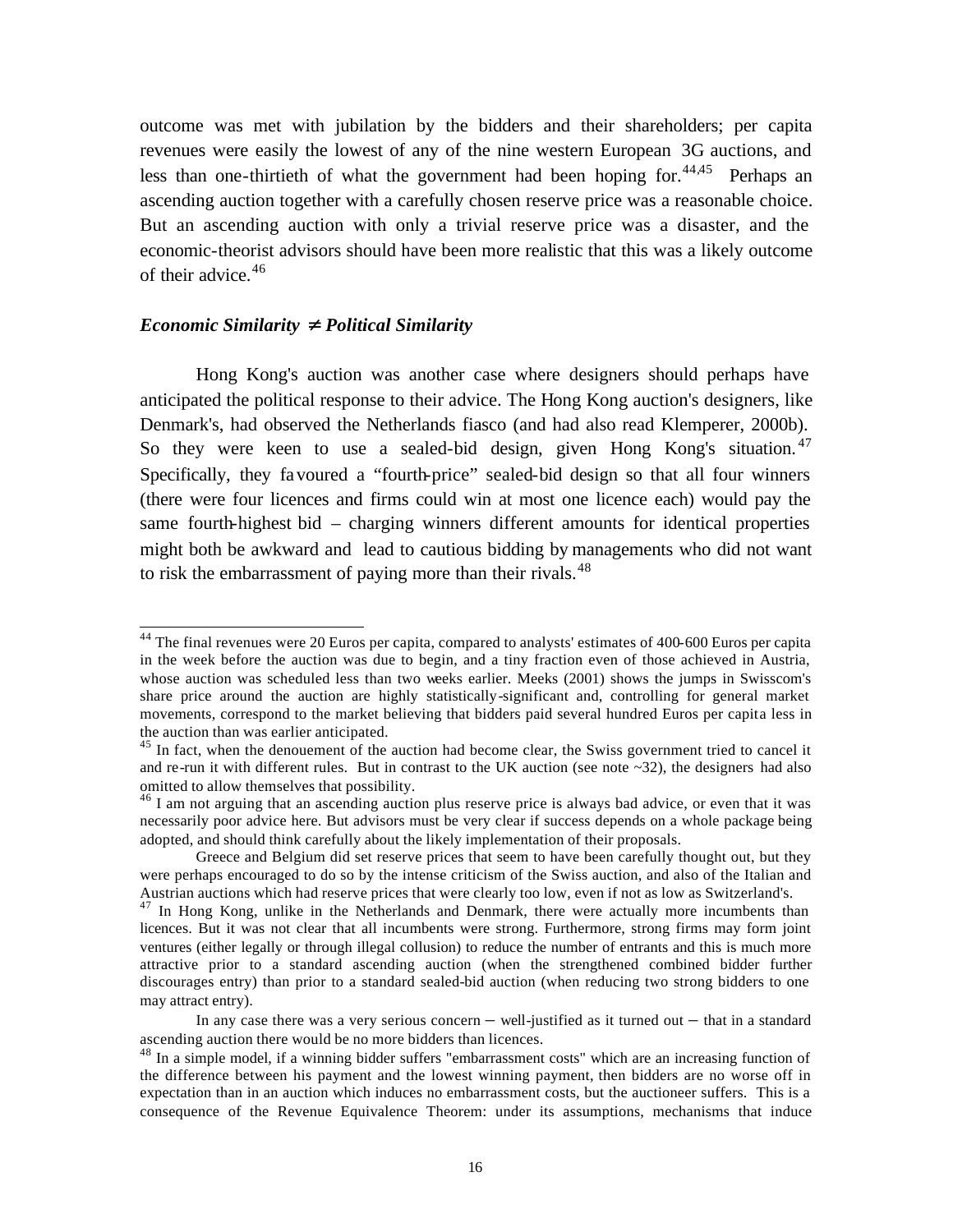However, the designers were also afraid that if the public could observe the top three bids after the auction, then if these were very different from the price that the firms actually paid (the fourth highest bid), the government would be criticised for selling the licences for less than the firms had shown themselves willing to pay. Of course, such criticism would be ill-informed, but it could still be damaging, because even wellintentioned commentators find it hard to explain to the general public that requiring firms to pay their own bids would result in firms bidding differently. Thus far, nothing was different from the situation in Denmark. However, whereas the Danish government simply followed the advice it was given to keep all the bids secret and reveal only the price paid, the Hong Kong government felt it could not do this.

Openness and transparency of government was a big political issue in the wake of Hong Kong's return to Chinese rule, and it was feared that secrecy would be impossible to maintain. The advisors therefore proposed to run an auction that was *strategically equivalent* (that is, has an identical game-theoretic structure and therefore should induce identical behaviour) to a fourth-price auction, but that did not reveal the three high bids to *anyone*. <sup>49</sup> To achieve this, an ascending auction would be run for the four identical licences, but dropouts would be kept secret and the price would continue to rise until the point at which the number of players remaining dropped from four to *three*. At this point the last four (including the firm that had just "dropped out") would pay the last price at which four players remained in the bidding. Since nothing was revealed to any player until the auction was over, no player had any decision to make except to choose a single dropout price, in the knowledge that if its price was among the top four then it would pay the fourth-highest dropout price; that is, the situation was identical from the firm's viewpoint to choosing a single bid in a fourth-price sealed-bid auction. But, unlike in Denmark, no one would ever see the "bids" planned by the top three winners(and since these bids would never even have been placed, very little credibility would have attached to reports of them).

However, although the proposed auction was mathematically (i.e., strategically) equivalent to a sealed-bid auction, its verbal description was very different. The stronger incumbents lobbied vigorously for a "small change" to the design – that the price be determined when the numbers dropped from five to four, rather than from four to three.

embarrassment costs cannot affect bidders' utilities (it is irrelevant to the bidders whether the "embarrassment costs" are received by the auctioneer or are social waste), so in equilibrium winning bidders' expected payments are lower by the expected embarrassment costs they suffer. See Klemperer (2002e).

 $49$  I had no direct involvement with this auction but, embarrassingly, I am told this "solution" was found in a footnote to Klemperer (2000b) that pointed out this method of running a strategically equivalent auction to the uniform fourth-price auction, and that it might (sometimes) be more politically acceptable. See also Binmore and Klemperer (2002).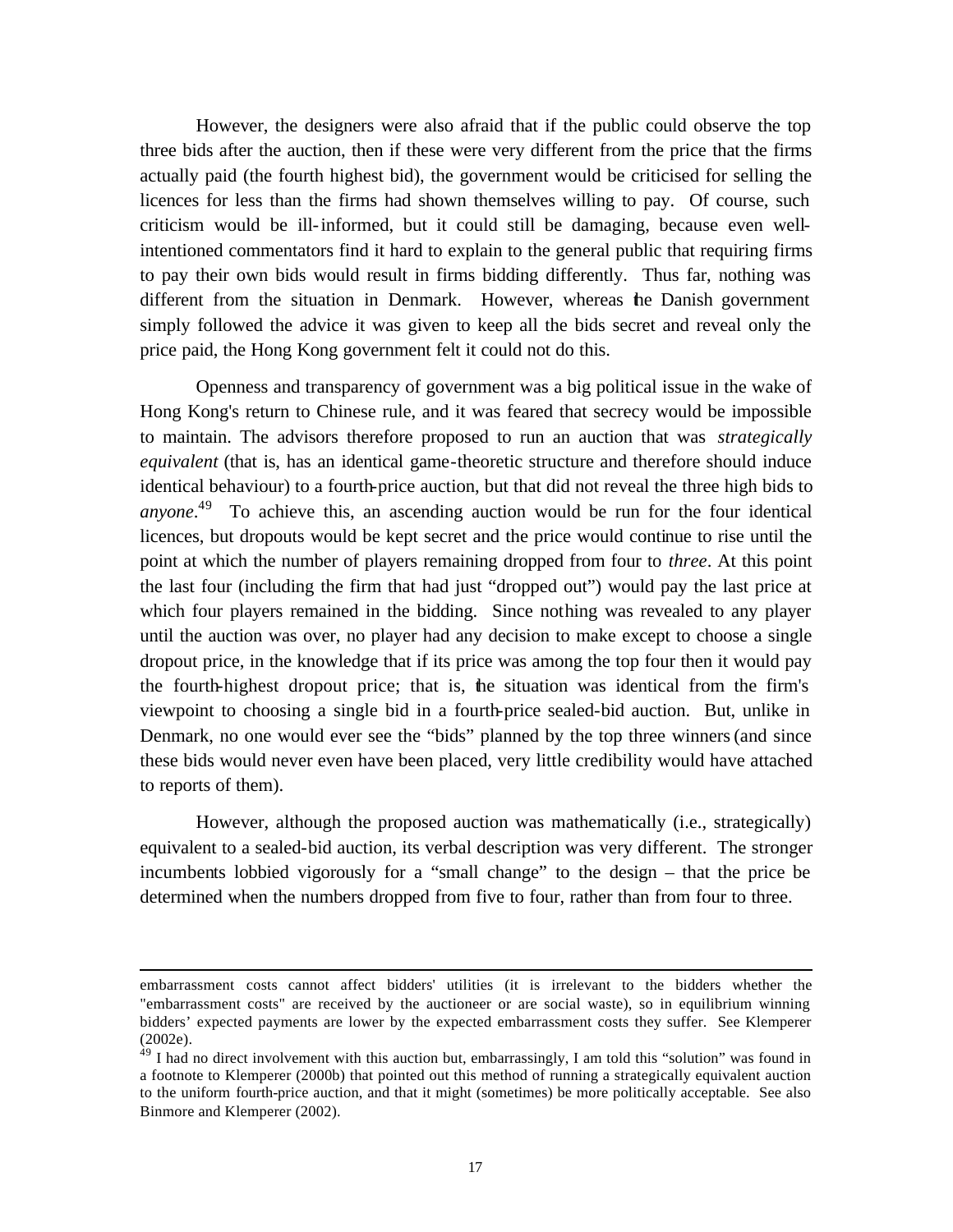This is the "standard" way of running an ascending auction, and it recreates the standard problem that entry is deterred because strong players can bid aggressively in the knowledge that the winners will only pay a loser's bid (the fifth bid) and not have to pay one of the winners' bids.

Revealingly, one of the strong players that, it is said, lobbied so strongly for changing the proposal was at the same time a weaker player (a potential entrant) in the Danish market and, it is said, professed itself entirely happy with the fourth-price sealedbid rules for *that* market.

Since the change the firms lobbied for seemed to make things more "standard", and seemed small (and perhaps not all the decision-makers understood – or wanted to understand – its larger significance), the government gave way and made it.<sup>50,51</sup> The result? Just four bidders entered and paid the reserve price – a major disappointment for the government, and yielding perhaps one third to one half the revenue that had been anticipated (correcting for market conditions). Whether other potential bidders gave up altogether, or whether they made collusive agreements with stronger bidders not to enter (as was rumoured in the press), is unknown. But what is certain is that the design finally chosen made entry much harder and collusion much easier.

It is not clear what the economic theorists advising should have recommended. Perhaps they should have stuck to a (fourth-price) sealed-bid auction run in the standard way, but used computer technology that could determine the price to be paid while making it impossible for anyone other than the bidders to know the other bids made.

The moral, however, is clear. Auction designs that seem similar to economic theorists may seem very different to politicians, bureaucrats and the public, and viceversa. And political and lobbying pressures need to be predicted and planned for in advance.

When the designers of the U.K. 3G auction proposed a design – the Anglo-Dutch – that was very unattractive to the incumbent operators, it probably helped that two alternative versions of the design were initially offered. Whilst the incumbent operators hated the overall design and lobbied furiously against it,  $52$  they also had strong

 $50$  Not only was the change argued to be "small", and to make the auction more "standard", but it was also argued that it was "unfair" to have the bidders continue to bid against themselves when there were just four left. These points were all politically salient, even though they are irrelevant or meaningless from a strictly game-theoretic viewpoint. Moreover, the academic consultants who proposed the original design to the committee responsible for the auction details had very little influence at the higher political levels at which the final decision was taken.

<sup>&</sup>lt;sup>51</sup> The highly sophisticated security arrangements that had been made to ensure secrecy of the dropouts (removal of bidding teams to separate top-secret locations in army camps, etc.) were not altered even though they had become much less relevant; there was no need to lobby against these.

<sup>&</sup>lt;sup>52</sup> It is rumoured that a single bidder's budget for economic advice for lobbying against the design exceeded the U.K. government's expenditure on economic advice during the entire three-year design process; the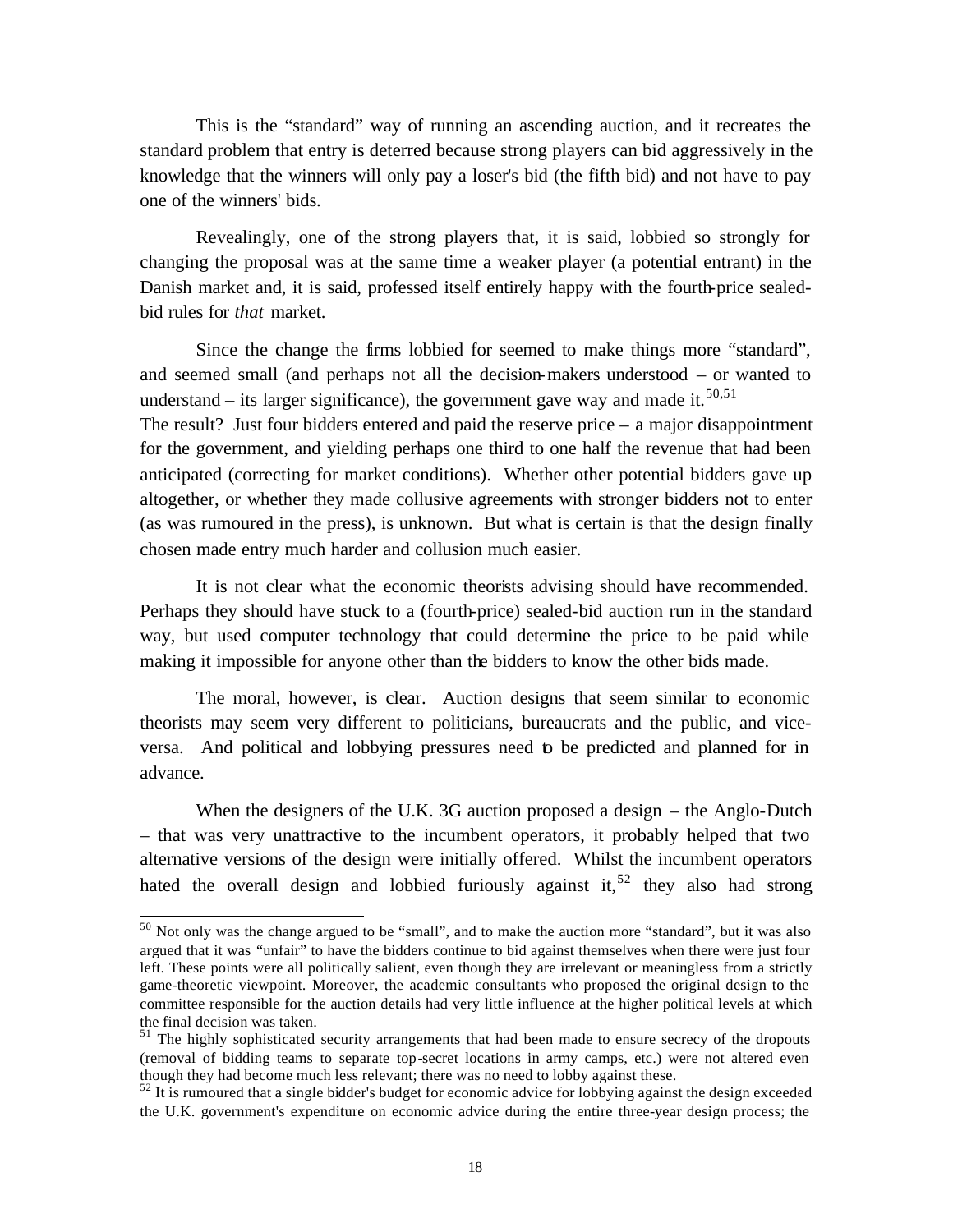preferences between its two versions, and much of their lobbying efforts therefore focused on the choice between them. When the government selected the version the operators preferred (the designers actually preferred this version too) the operators felt they had got a part of what they had asked for, and it proved politically possible for the government to stick to the Anglo-Dutch design until the circumstances changed radically.<sup>53</sup>

Another notorious "political failure" was the design of the 1998 Netherlands 2G spectrum auction. The EU Commission objected to the Netherlands government's rules for the auction shortly before the (EU imposed) deadline for the allocation of the licences. The rules were therefore quickly rewritten by a high-ranking civil servant on a Friday afternoon. The result was an auction that sold similar properties at prices that differed by a factor of about two, and almost certainly allocated the licences inefficiently (van Damme, 1999).<sup>54</sup>

Economists are now waking up to the importance of these issues: Wilson (2002) addresses political constraints in the design of auction markets for electricity, and Roth (2002) also discusses political aspects of market design. But the politics of design remains understudied by economic theorists, and underappreciated by them in their role as practitioners.

## **5. Understanding the Wider Context**

l

Any consultant new to a situation must beware of overlooking issues that are well understood by those with more experience of the environment. The danger is perhaps particularly acute for economic theorists who are used to seeing the world through models that, while very elegant, are often lacking in real-world detail and context.

The German 3G auction illustrates the importance of the wider context. As we described in section 3, in Germany's 1999 DCS-1800 auction Mannesman used its bids to

lobbying effort included hiring two Nobel prize winners in the hope of finding arguments against the design. See Binmore and Klemperer (2002) for details of the two versions of the design.

 $53$  When it became possible to offer an additional fifth licence in the U.K. the design changed – as had been planned for this circumstance – to a pure ascending one, see Section 3.

 $54$  This auction also illustrates that errors made by bidders can be important in determining the outcomes of small-numbers auctions: although high stakes were involved (the revenues were over 800 million euros) it seems that the outcome, and perhaps also the efficiency of the allocation of licences, was critically affected by a bidder unintentionally losing its eligibility to bid on additional properties later in the auction; it has been suggested that this bidder's behavior can only be explained by the fact that it happened on "Carnival Monday", a day of celebrations and drinking in the south of the Netherlands where the bidder is based (van Damme, 1999)! (The German 3G auction described below provides another example of the large role that bidder error can play, though in this case it only affected the auction's revenue and not the efficiency of the allocation of licenses.)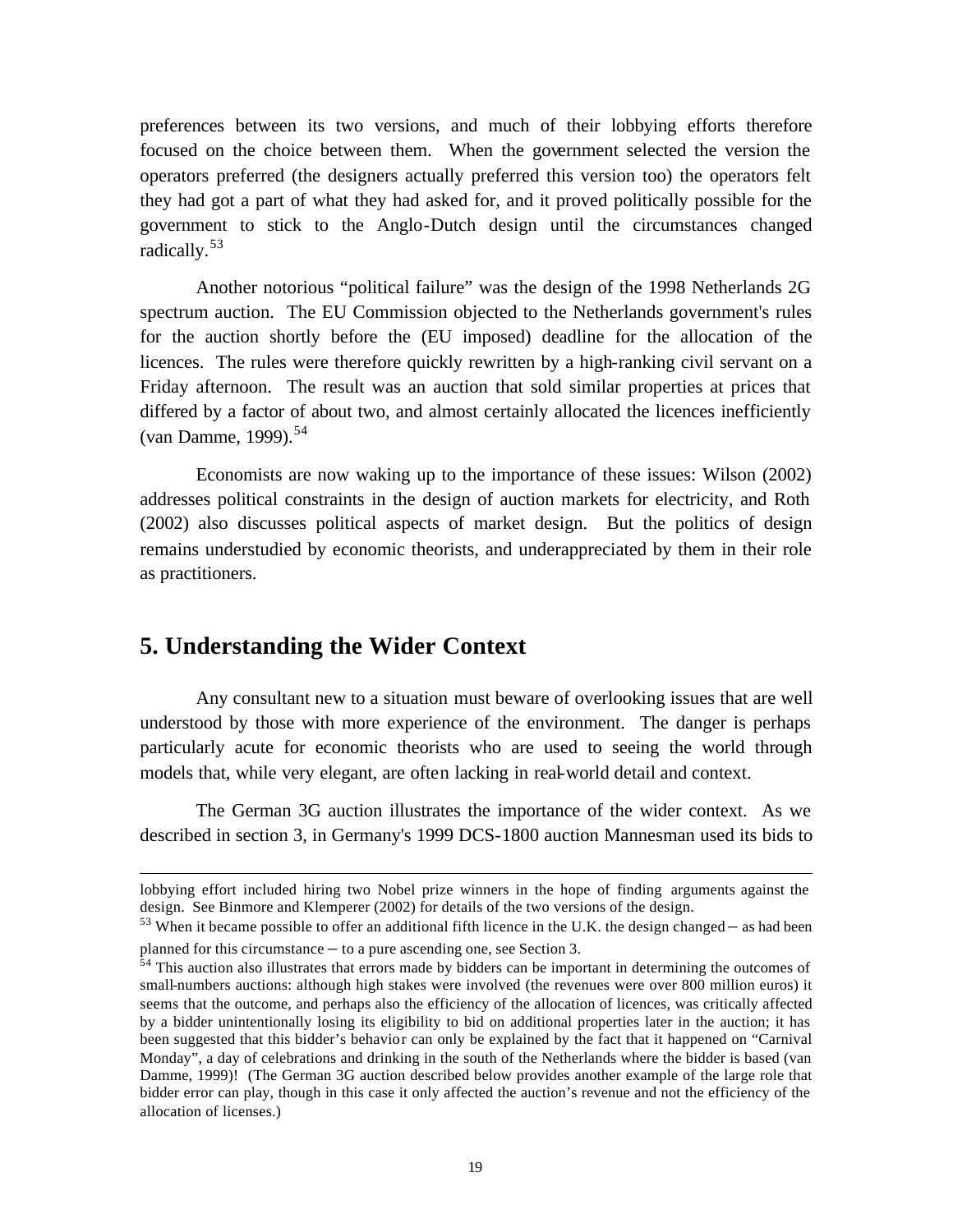signal very clearly to T-Mobil how the two firms should divide the blocks between them and end the auction at a comparatively low price. T-Mobil then cut back its demand in exactly the way Mannesman suggested, and Mannesman followed through with its half of the "bargain" by also cutting back its demand, so the auction ended with the two firms winning similar amounts of spectrum very cheaply.

It seems that Mannesman used the same advisors in the 3G auction that it had used in the GSM auction. Although the rules for the 3G auction were not identical, it was another simultaneous ascending auction in which individual bidders were permitted to win multiple blocks. After the number of bidders had fallen to six competing for a total of twelve blocks, and when it was clear that the other four bidders would be content with two blocks each, Mannesman apparently signalled to T-Mobil to cut back its demand to just two blocks.<sup>55</sup> If T-Mobil and Mannesman had both done this the auction would have ended at modest prices. Instead T-Mobil seemingly ignored Mannesman's signals, and drove up the total price 15 billion Euros before cutting back demand. Once T-Mobil did cut back its demand, Mannesman followed, so the auction ended with the allocation that Mannesman had originally signalled but with each of the six firms paying an additional 2½ billion Euros! It seems that Mannesman's advisors saw the GSM auction as a template for the 3G auction; they took the view that, following previous practice, Mannesman would signal when to reduce demand, T-Mobil would acquiesce, and Mannesman would then follow through on its half of the bargain.<sup>56</sup> The bargain would be enforced by firms not wishing to jeopardise their future cooperation in subsequent auctions (including 3G auctions in other countries) and in negotiating with regulators, etc. (and the short-run advantage that could be gained by failing to cooperate was anyway probably small, see Klemperer, 2002c). But given their expectation that T-Mobil would cut back demand first, Mannesman's advisors were unwilling to reduce demand when T-Mobil did not.

Clearly, T-Mobil's advisors saw things differently. It seems that their main advisors had not been involved in the GSM auction and the example of the previous auction was certainly not in the forefront of their minds. Instead they mistrusted Mannesman's intentions, and were very unwilling to cut back demand without proof that Mannesman had already done so. True the 3G auction was a much more complicated game than the GSM auction because of the other parties involved, and Klemperer (2002c)

<sup>55</sup> According to the *Financial Times*, "One operator has privately admitted to altering the last digit of its bid... to signal to other participants that it was willing to accept a small licence." 3/11/2000, p21.

<sup>&</sup>lt;sup>56</sup> It seems that another reason why Mannesman expected the firms to coordinate by T-Mobil reducing demand first in response to Mannesman's signals was that Mannesman saw itself as the leading firm in the market. In fact, T-Mobil might have argued about whether Mannesman was the leading firm – the two firms were closely matched – and this may have been part of the problem. But Mannesman certainly saw itself as the leader, and this was also the view of, e.g., Abbink et al (2002).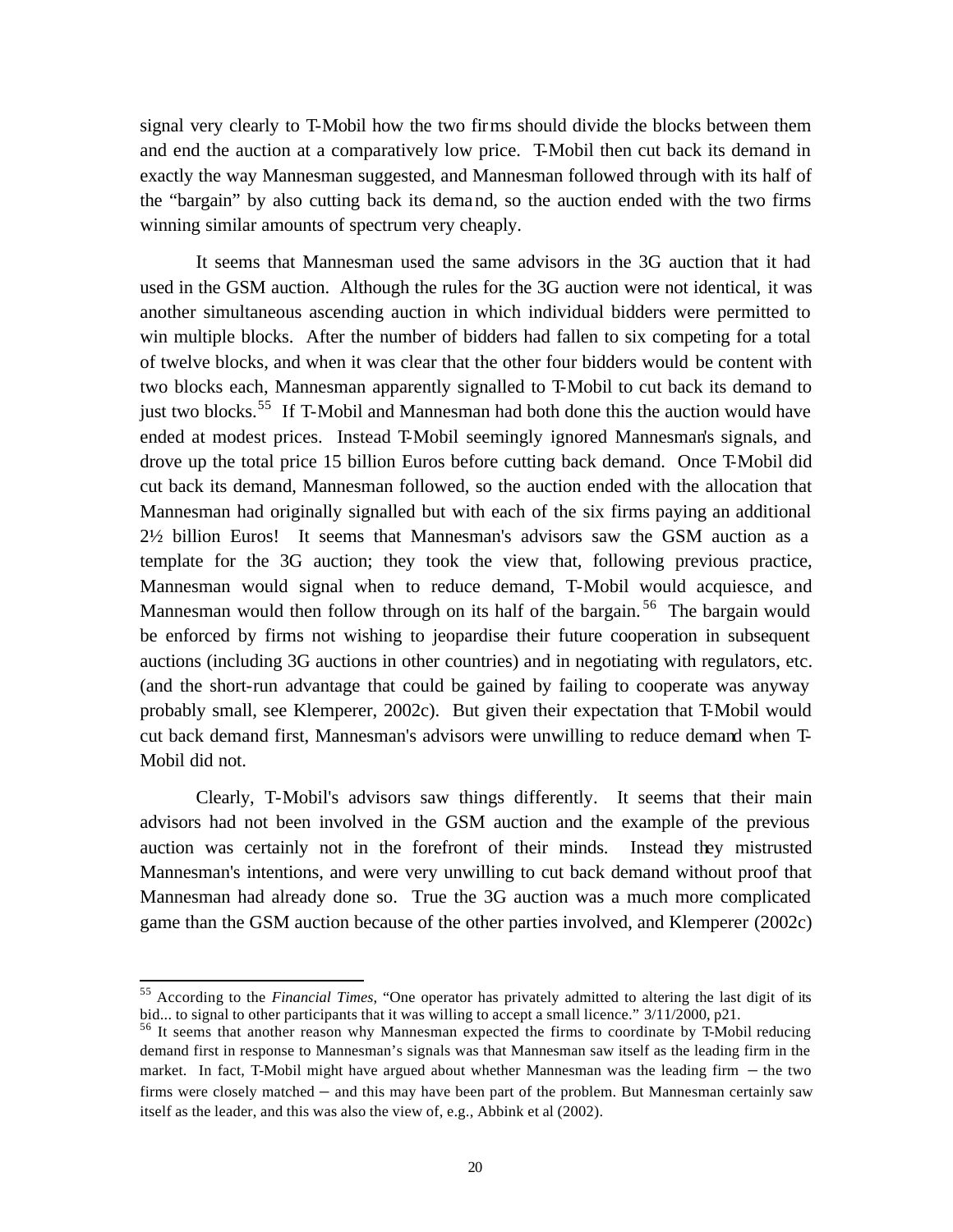discusses other factors that may have contributed to the firms' failure to reduce demand.<sup>57</sup> But T-Mobil's refusal to cut back demand very likely stemmed partly from viewing the 3G auction in a different, and narrower, context than Mannesman did.

Just as previous auctions within any country might have been an important part of the wider context, auctions in other countries are also relevant parts of the broader environment: the sequencing of the 3G auctions across countries was crucial. Countries that auctioned earlier had more entrants, because weaker bidders had not yet worked out that they were weaker and quit the auctions, because stronger bidders had not yet worked how and with whom to do joint ventures, and because complementarities between the values of licences in different countries reinforced these effects – the number of entrants in the nine western European auctions were (in order) 13, 6, 7, 6, 6, 4, 3, 3, and 5 respectively.<sup>58</sup> Countries that auctioned earlier also suffered less from "collusive" behaviour, because bidders had had less practice in learning how best to play the game. For example, when the Austrian 3G auction followed the German 3G auction that we have just described, using almost the same design, all the bidders very quickly saw the mutual advantage of coordinating a demand reduction (see Section 3).<sup>59</sup>

The U.K. government's advisers anticipated this pattern of declining competition, and chose to run its auction first; indeed we persisted in the policy of running the first auction even when others were advising us to delay (see Binmore and Klemperer, 2002). Yet in more than one country auction theorists advising on 3G auction design seemed either unaware of (!), or at least unaffected in their thinking by, the fact that there was to be a sequence of auctions across Europe. Clearly these designers had far too narrow a view of the problem.  $60$ 

Of course, other auctions are only the most obvious aspects of the wider context that auction designers need to consider. There are many other ways in which designers showed themselves very poor at thinking about the wider game. For example, many of the 3G auction designers had a very limited understanding of how the auction process affected, and was affected by, the series of telecom mergers and alliances that the advent

<sup>57</sup> In particular, the firms might have been concerned about their relative performances. See also Grimm et al (2002), Jehiel and Moldovanu (2002), and Ewerhart and Moldovanu (2002).

<sup>&</sup>lt;sup>58</sup> Furthermore, the number (6) achieved in the second auction (Netherlands) was perhaps lowered by the peculiarly incompetent design; the number (5) achieved in the last auction (Denmark) was raised by its design, which was very skilful except in its timing – see section 3.

Of course, other factors, in particular the fall in the telecoms stock price index, may have contributed to the fall in the number of entrants.

<sup>&</sup>lt;sup>59</sup> Klemperer (2002a) develops the arguments in this paragraph in much more detail.

<sup>&</sup>lt;sup>60</sup> Some of the incumbent bidders, by contrast, may possibly have had a clearer understanding. In an interesting example of the importance of political pressures, the Dutch operators successfully lobbied to delay the Netherlands auction and the clear gap that was thereby created between the British and Dutch auctions may have been a contributory factor to the Dutch fiasco.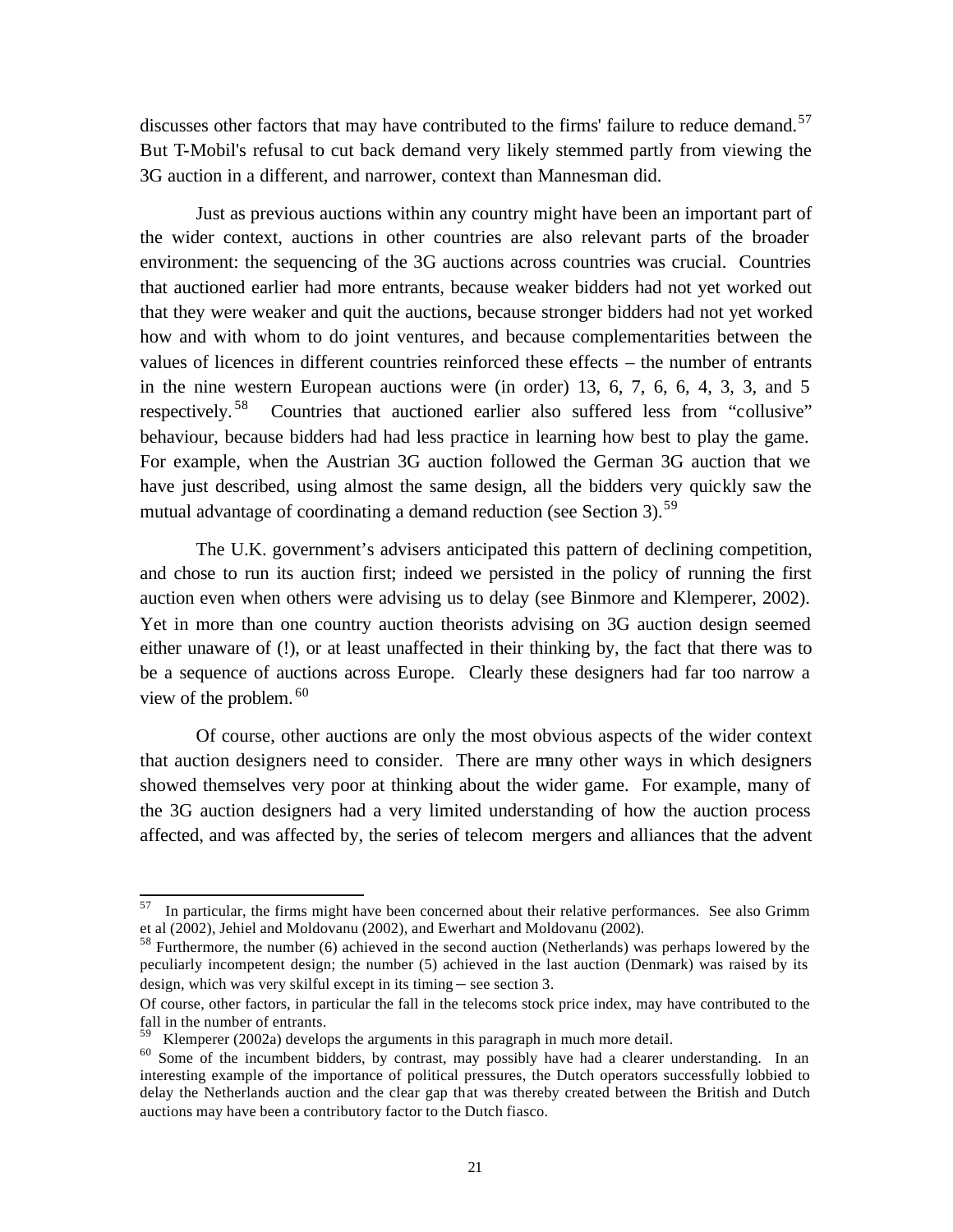of 3G engendered – in the U.K. alone, there were no fewer than *five* mergers involving the four incumbent 2G operators, in less than a year around the auction.  $61$ 

### **6. Using Economic Theory**

l

I have argued that while a good understanding of elementary undergraduate economic theory is essential to successful auction design, advanced graduate auction theory is often less important. It is important to emphasise, therefore, the crucially important role that advanced formal theory plays in developing our economic understanding. In particular, advanced theory often develops deeper connections between apparently distinct economic questions than are superficially apparent.

For example, Klemperer (forthcoming) demonstrates that auction-theoretic tools provide useful arguments in a broad range of mainstream economic contexts. As a further illustration, I will discuss how a part of the received auction theory – the effect of affiliation – that was, I have argued, not central to the auctions of 3G licences, can develop useful insights about the economics of the "M-Commerce" industry that 3G will create. $62$ 

#### *Do E-commerce and M-commerce raise consumer prices?*

Some commentators and regulators have expressed concern that e-commerce and M-commerce ("mobile commerce" in which people purchase through their mobile phones, and which is predicted to expand rapidly as a result of 3G technology) allow firms to easily identify and collect information about their customers which they can use to "rip them off". <sup>63</sup>

A simple analysis realizes that each consumer is analogous to an auctioneer, while firms are bidders competing to sell to that consumer. As we discussed in Section 2, bidders' expected profits derive from their private information, and the auctioneer generally gains by reducing the amount of bidders' private information. So if all firms learn the same piece of information about a given consumer, this (weakly) reduces the

 $61$  Klemperer (2002d) gives another illustration of how real-world context that was non-obvious to outsiders was important to the UK 3G auction.

 $62$  Klemperer (forthcoming) uses the other main piece of the received auction theory – the Revenue Equivalence Theorem – to solve a war of attrition between several technologies competing to become an industry standard in, e.g., 3G (see also Bulow and Klemperer, 1999) and to compute the value of new customers to firms when consumers have switching costs as they do for e.g., 3G phones (see also Bulow and Klemperer, 1998). Klemperer (forthcoming) also uses auction theory to address how e-commerce (and likewise M-commerce) affects pricing.

<sup>&</sup>lt;sup>63</sup> The US Federal Trade Commission has held hearings on this issue, and the European Commission is currently studying it. Amazon has admitted charging different prices to different consumers.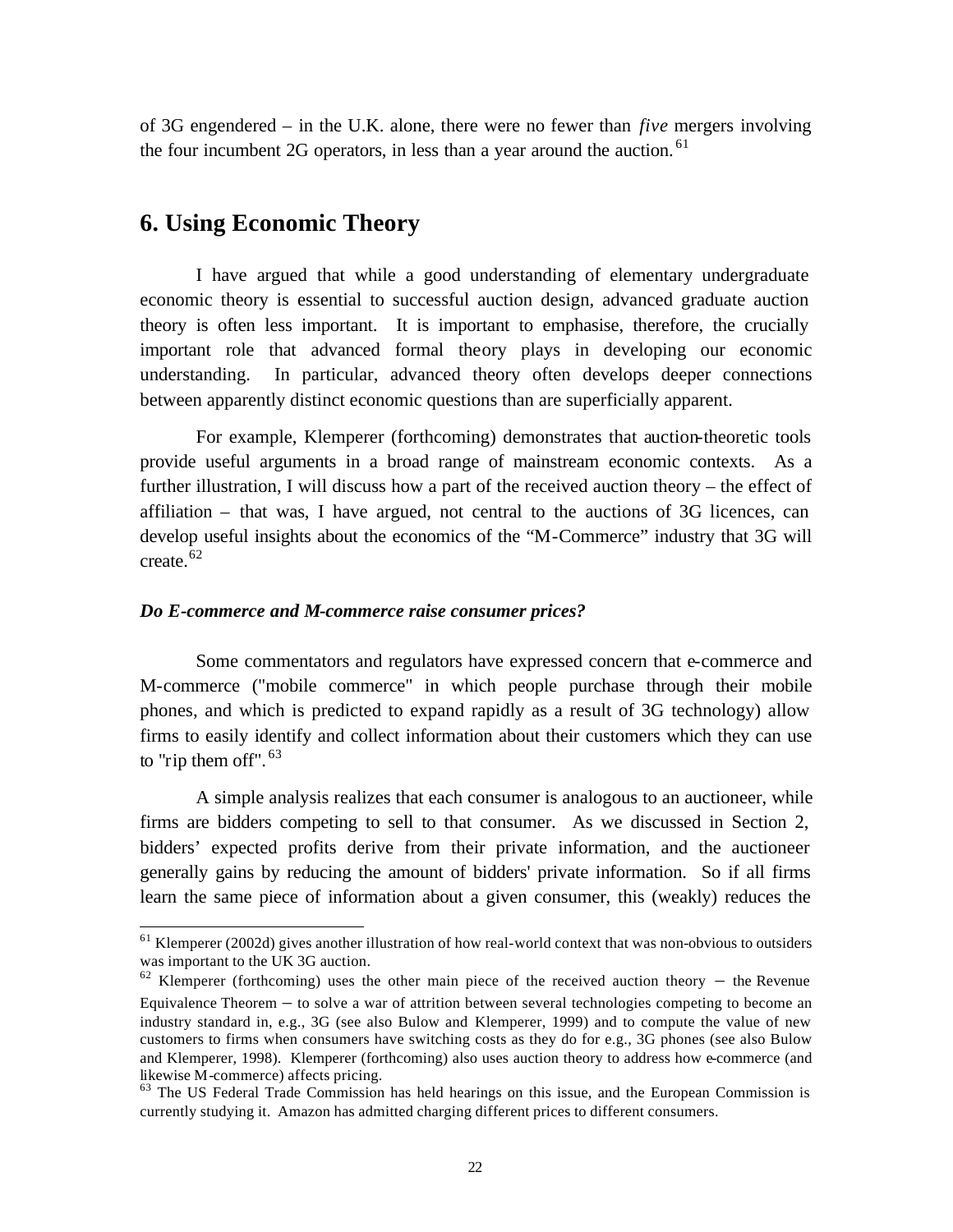private information that any bidder has relative to the other bidders, and so often benefits the auctioneer, that is, lowers the consumer's expected transaction price.

Although this result is a good start, it is neither very novel,  $64$  nor does it address the bigger concern that e-and M-commerce allow different firms to learn different information about any given consumer. However, Bulow and Klemperer (forthcoming) show how to use the mathematics of affiliation to address this issue too; in our model, even if firms learn different information about the consumers, this makes the market more competitive. In other words, a quick application of Milgrom and Weber's (1982) analysis suggests that the "loss of privacy" caused by 3G and the internet is actually *good* for consumers.

Of course, having been cautious about the practical significance of affiliation in auction design, we should also be cautious about asserting that Bulow and Klemperer's argument shows that  $3G$  is not as valuable to firms as some people once thought.<sup>65</sup> However, our model suggests a possibility which needs further study – including considering any empirical evidence and the plausibility of the intuitions – to confirm or disconfirm. Moreover, it certainly demonstrates that just because firms learn more about consumers, it does not follow that they can exploit them better – just as the RET refutes any simple presumption that one form of auction is always the most profitable. Our analysis therefore shows that firms' learning has other effects in addition to the very obvious one that firms can price-discriminate more effectively, and it helps us to see what these effects are  $66$  – we can then consider further whether these effects are plausibly significant. It also provides a structure which suggests what other factors not in the simplest model might in fact be important, and might perhaps yield the originallyhypothesised result.<sup>67</sup> And it very quickly and efficiently yields results that provide a good starting point for such further analysis.

<sup>&</sup>lt;sup>64</sup> Thisse and Vives (1988), Ulph and Vulkan (2001), and Esteves (forthcoming), for example, have developed similar results.

 $65$  Of course, there are more important reasons why 3G is no longer thought as valuable as it once was (see Klemperer, 2002a).

<sup>&</sup>lt;sup>66</sup> In this case, while a firm may raise prices against consumers who particularly value its product, in a competitive environment it will also lower prices to other consumers who like it less – and other firms will then have to respond.

 $67$  For example, the analysis shows that even though it may be no bad thing for consumers if different firms learn different pieces of information about them, the result depends on firms learning the same amount of information about any given consumer. It probably is costly for a consumer to "lose his privacy" to only one firm, just as having asymmetrically informed bidders may be a bad thing for an auctioneer. Furthermore, even when firms learn the same amount of information about consumers' tastes, this information may sometimes lead to inefficient price–discrimination which reduces total welfare, in which case consumers may be made worse off even though firms' profits are lowered, just as inefficient auctions may be bad for both auctioneers and bidders. Learning information may also affect firms' abilities to collude, and the ease of new entry.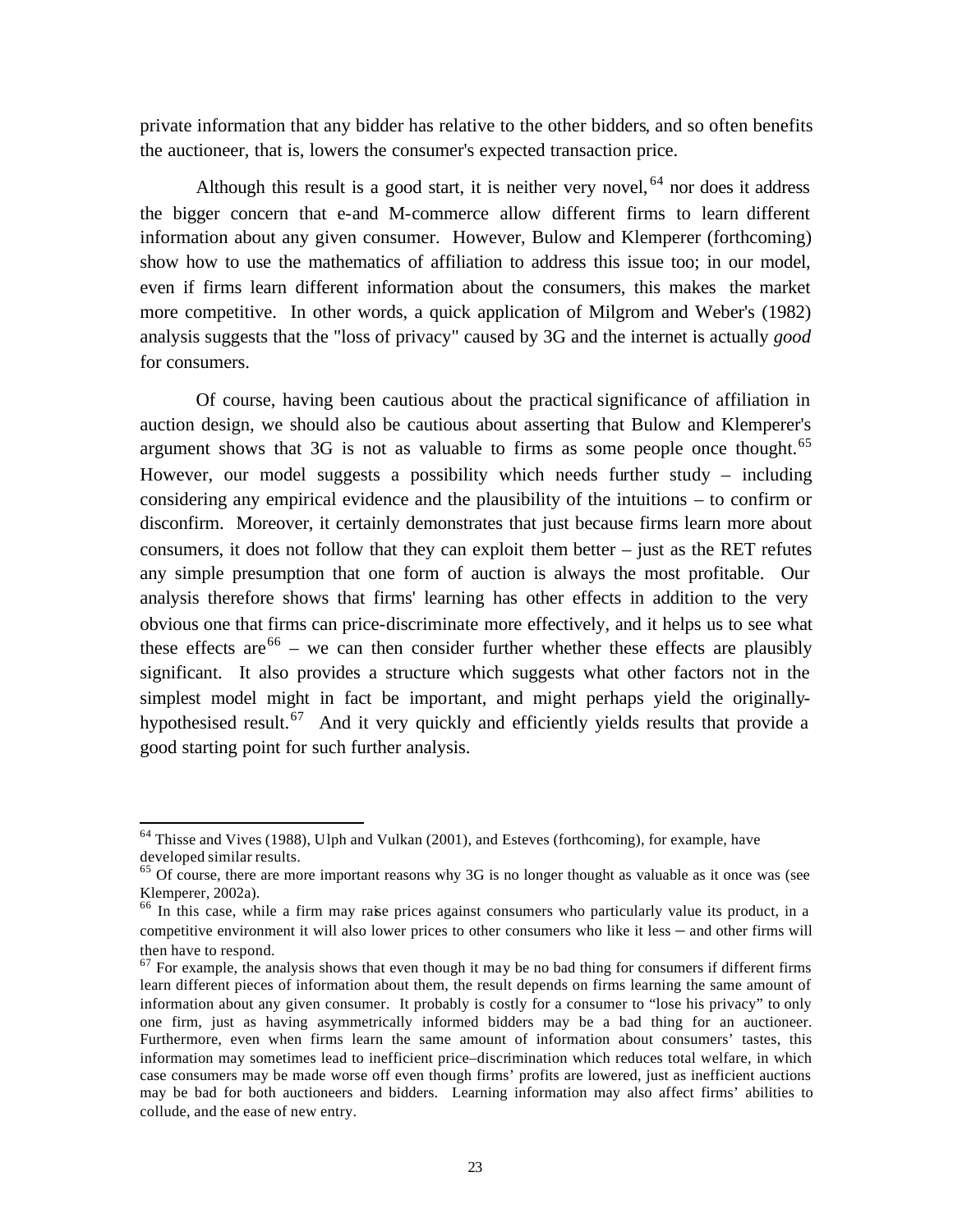Bulow and Klemperer pursue these issues in the context of this specific application. Klemperer (forthcoming) considers a range of other applications, including some that at first glance seem quite distant from auctions. The moral is that the "received auction theory" *is* of great value in developing our understanding of practical issues. But it needs to be used in conjunction with developing intuition and gathering empirical evidence to check its applicability to specific situations.

### **7. Conclusion**

l

This paper is *not* attacking the value of economic theory. I have argued that elementary economic theory is essential to successful economic policy. Furthermore, the methods of thinking that undergraduate economics teaches are very valuable, for example, in understanding the important distinction between Hong Kong's two superficia lly similar auction designs (the one proposed and the one actually implemented). This essay has focused on examples from auctions, but the more I have been involved in public policy (for example, as a Member of the U.K. Competition Commission), the more I have been impressed by the importance of elementary undergraduate economics.

Nor is this paper intended as an attack on modern, or sophisticated, or graduate economics. True, the emphasis of some graduate courses is misleading, and the relative importance of different parts of the theory is not always well-understood, but almost all of it is useful when appropriately applied; it is *not* true that all economic problems can be tackled using undergraduate economics alone.<sup>68</sup>

Policy errors are also less likely when expertise is not too narrowly focused in one subdiscipline – for example, auction designers should remember their industrial economics and political economy (at least) in addition to pure auction theory.

While advanced theory can be misapplied, the correct answer is not to shy away from it, but rather to develop it further to bring in the important issues that have been omitted. It may sometimes be true that "a little bit too much economics is a dangerous thing", but it is surely also true that a great deal of economic knowledge is best of all. Moreover auction theory also illustrates that when a subdiscipline of economics becomes more widely used in practical policy making, its development becomes more heavily influenced by the practical problems that really matter. Like a rapidly growing bush, theory may sometimes sprout and develop in unhelpful directions, but when pruned with the shears of practical experience it will quickly bear fruit!

 $68$  Furthermore, it is often only the process of thinking through the sophisticated graduate theory that puts the elementary undergraduate theory in proper perspective.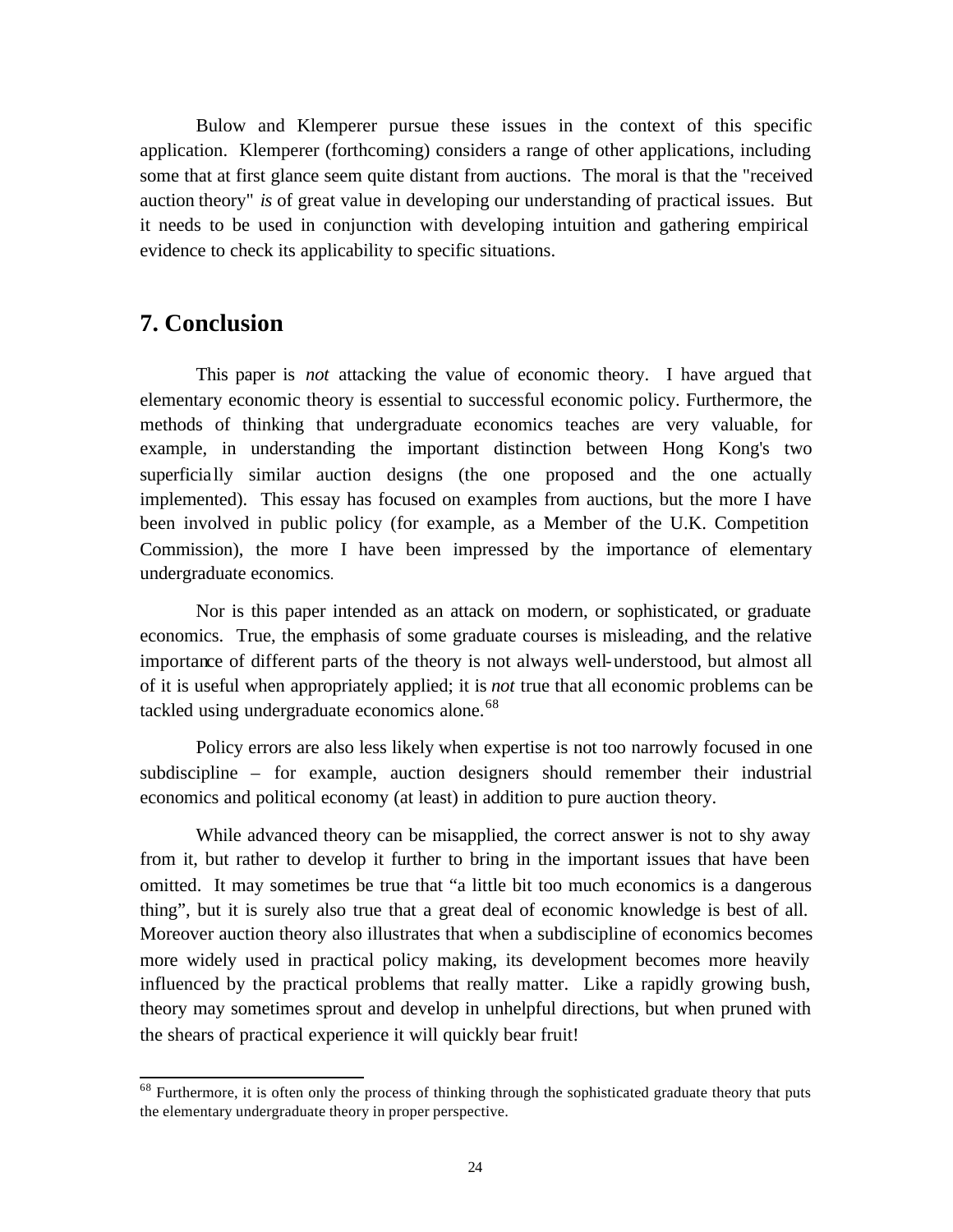Furthermore, advanced economic theory is of practical importance in developing our economic understanding of the world, even when it cannot be directly applied to an immediate practical problem. To recapitulate only the incomplete list of its merits that was illustrated by our example in section 6, it refutes over-simple arguments, makes precise and quantifies other arguments, allows us to see the relationship between superficially unconnected problems, organises our ideas, brings out the important features of problems, shows possibilities, and quickly develops general results which, even when they are not final answers, provide good starting points for further analysis.

Nevertheless, the main lesson of this paper is that the blinkered use of economic theory can be dangerous. Policy advisers need to learn from Marshall's example to beware of the wider context, anticipate political pressures and, above all, remember that the most sophisticated theory may not be the most relevant.

## **8. References** (Will be put in consistent style later!)

Abbink, K., B. Irlenbusch, B. Rockenbach, A. Sadrieh, and R. Selten (2002) The behavioural approach to the strategic analysis of spectrum auctions: the case of the German DCS-1800 auction, Working Paper, Universities of Nottingham, Erfurt, Tilburg, and Bonn.

Ausubel, Lawrence M. and Jessie A. Schwartz. 1999. "The Ascending Auction Paradox." Working paper, University of Maryland.

Bikhchandani, S., 1988. "Reputation in Repeated Second-price Auctions." Journal of Economic Theory 46, 97-119.

Binmore, K., Klemperer, P., 2002. "The Biggest Auction Ever: the Sale of the British 3G Telecom Licences." Economic Journal, 112(478), C74-C96

Brusco, Sandro and Giuseppe Lopomo. 1999. "Collusion via Signalling in Open Ascending Auctions with Multiple Objects and Complementarities." Working Paper, Stern School of Business, New York University.

Brusco, Sandro and Giuseppe Lopomo. 2002. "Simultaneous Ascending Auctions with Budget Constraints." Working Paper, Stern School of Business, New York University.

Bulow, Jeremy I., Huang, M., Klemperer, Paul, 1999. "Toeholds and Takeovers." Journal of Political Economy, 107, 427-454. (also reprinted in New Research in Corporate Finance and Banking, Biais and M. Pagano (eds.), Oxford University Press, 2002, 91-116).

Bulow, Jeremy, Klemperer, Paul, (1996) "Auctions vs. Negotiations." American Economic Review, 86(1), 180-194.

Bulow, Jeremy, Klemperer, Paul, (1998) "The Tobacco Deal" Brookings Papers on Economic activity: Microeconomics 1998, 323-94.

Bulow, Jeremy, Klemperer, Paul, (1999) The Generalized War of Attrition. American Economic Review, 89, 175-189.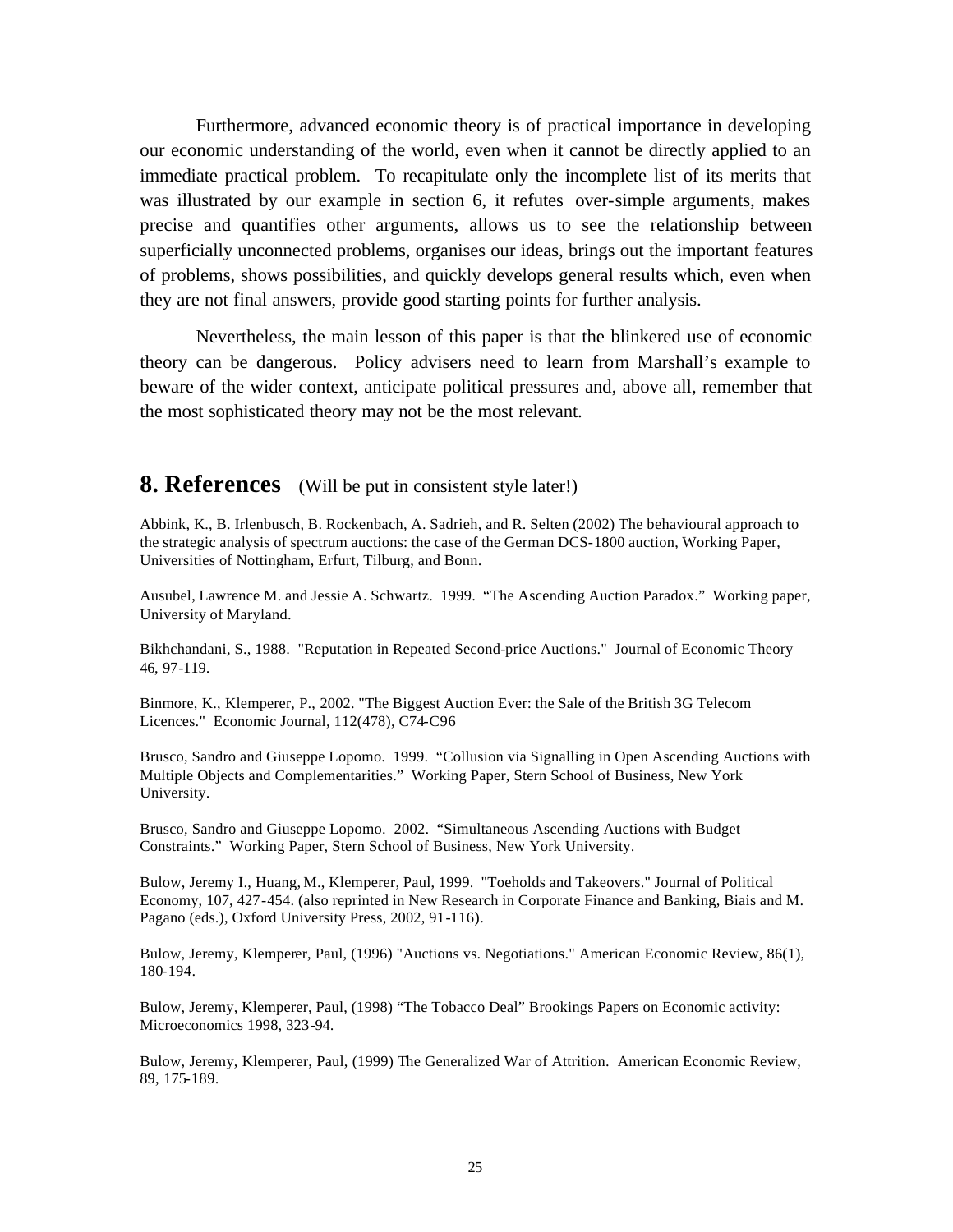Bulow, Jeremy, Klemperer, Paul, (2002) "Prices and The Winner's Curse." Rand Journal of Economics, 33(1), 1-21.

Bulow, Jeremy, Klemperer, Paul (forthcoming) "Privacy and Pricing" Nuffield College, Oxford University Discussion Paper.

Clark, Colin (1939) "The conditions of Economic Progress." Brisbane, Australia.

Cramton, Peter, Gibbons, R., Klemperer, Paul, 1987. "Dissolving a Partnership Efficiently." Econometrica, 55, 615-32.

Cramton, P and Schwartz, J. A., 2000. "Collusive Bidding: Lessons from the FCC Spectrum Auctions." Journal of Regulatory Economics, 17:3. pp. 229-52.

Crossland, D., 2000. "Austrian UMTS Auction Unlikely to Scale Peaks." Reuters. October 31. Available at (http://www.totaltele.com).

Engelbrecht-Wiggans, R. (1987) Optimal Reservation Prices in Auctions. Management Science, 33, 763- 70.

Engelbrecht-Wiggans, R. (1993) Optimal Auctions Revisited. Games and Economic Behaviour, 5, 227-39.

Engelbrecht-Wiggans, Richard and Charles M. Khan. 1998. "Low Revenue Equilibria in Simultaneous Auctions." Working paper, University of Illinois.

Esteves, R. "Targeted Advertising and Price Discrimination in the New Media: ". forthcoming, DPhil thesis, Oxford University.

Ewerhart, C., and Moldovanu, B., "The German UMTS Design: Insights from Multi-Object Auction Theory", ifo Studien, 48(1), 158-174.

Friedman, Milton, *Essays in Positive Economics*, Chicago: University of Chicago Press, 1953.

Gilbert, R. and Klempere r, P. D. (2000) An Equilibrium Theory of Rationing. Rand Journal of Economics, 31(1), 1-21.

Graham, D. A. and Marshall, R. C. (1987) Collusive Bidder Behavior at Single -Object Second-Price and English Auctions. Journal of Political Economy, 95, 1217-39.

Graham, D. A., Marshall, R. C., and Richard, J-F. (1990) Differential Payments within a Bidder Coalition and the Shapley Value. American Economic Review, 80, 493-510.

Grimm, V., Riedel F., and Wolfstetter, E., 2001. "Low Price Equilibrium in Multi-Unit Auctions: The GSM Spectrum Auction in Germany." Working Paper, Humboldt Universität zu Berlin.

Grimm, V., Riedel F., and Wolfstetter, E., 2002, "The Third Generation (UMTS) Spectrum Auction in Germany", ifo Studien, 48(1), 123-143.

Haile, P., 1996. "Auctions with Resale Markets". PhD dissertation. Northwestern University.

Hansen, R.G., 1986. "Sealed Bids versus Open Auctions: The Evidence." Economic Inquiry, 24, pp.125- 42.

Harstad, R. M. (1990) Alternative Common Values Auction Procedures: Revenue Comparisons with Free Entry. Journal of Political Economy, 98, 421-29.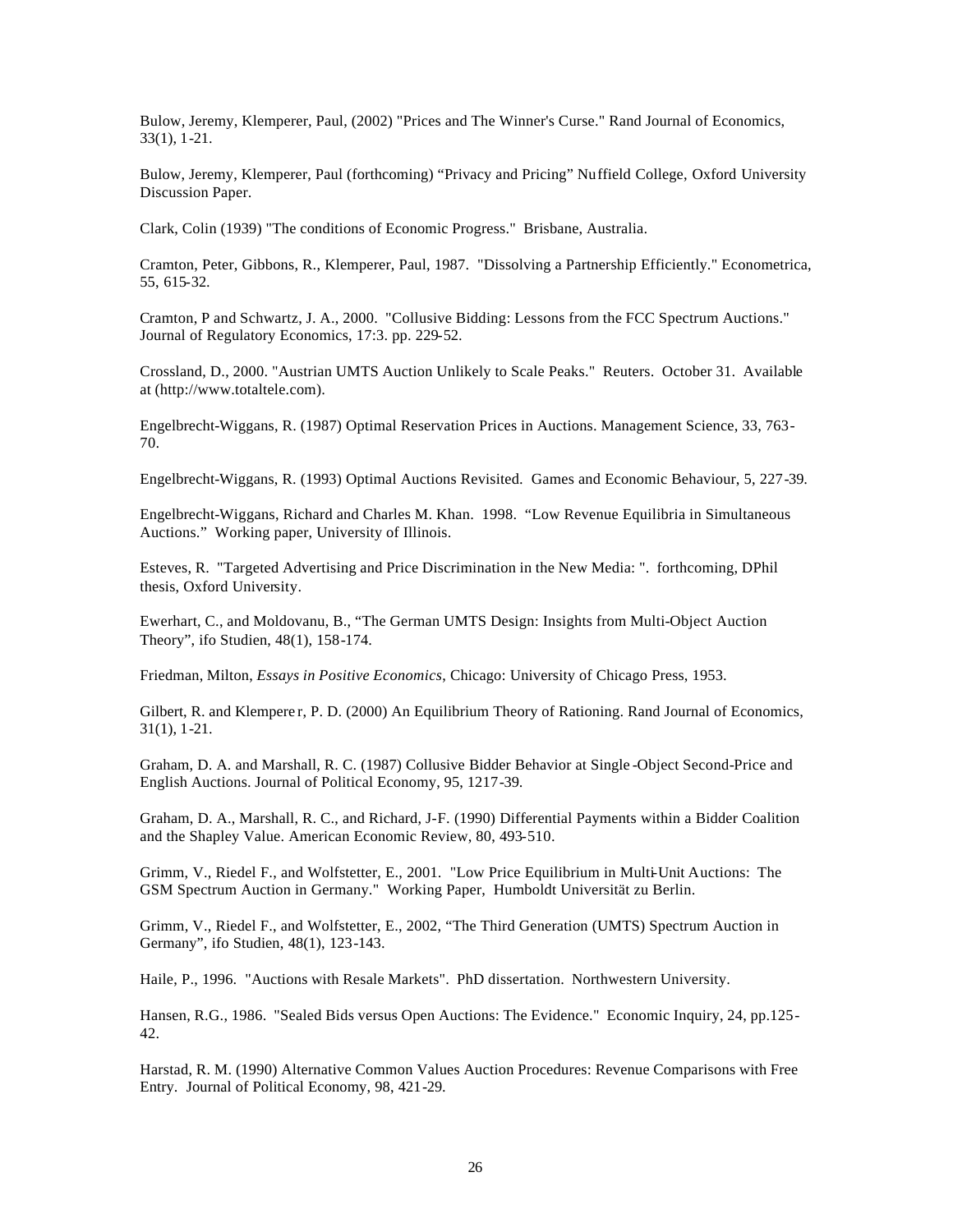Hendricks, K. and Porter, R. H. (1989) Collusion in Auctions. Annales D'Économie et de Statistique, 15/16, 217-30.

Hendricks, K., Porter, R. H., and Tan, G. (1999) Joint Bidding in Federal Offshore Oil and Gas Lease Auctions. Working Paper, University of British Columbia.

Jehiel, P., and Moldovanu, B., 2001. "The UMTS/IMT-2000 License Auctions." Working Paper, University College London, and University of Mannheim.

Jehiel, P., and Moldovanu, B., 2002, "An Economic Perspective on Auctions", Working Paper, University College London, and University of Mannheim.

Kagel, J. H., and Roth, A. E.(eds.), 1995. "The Handbook of Experimental Economics." Princeton University, Princeton, New Jersey.

Keynes, J. M., 1933. "Essays in Biography", Macmillan and Co., Ltd, London.

Klemperer, P., 1998. "Auction with Almost Common Values." European Economic Review, 42(3-5), 757- 769.

Klemperer, P., 1999. "Auction Theory: A Guide to the Literature." Journal of Economic Surveys, 13(3), 227-286. [Also reprinted in The Current State of Economic Science, (1999). S. Dahiya, ed. 2, 711-766.]

Klemperer, P., 1999b. "Applying Auction Theory to Economics." Invited Lecture to Eighth World Congress of the Econometric Society, at www.paulklemperer.org.

Klemperer, P., 2000a. "The Economic Theory of Auctions " (ed.). Cheltenham, U.K.: Edward Elgar.

Klemperer, P., 2000b. "What Really Matters in Auction Design." May 2000 version, at www.paulklemperer.org.

Klemperer, P., 2002a. "How (Not) to Run Auctions: the European 3G Telecom Auctions." European Economic Review, 46(4-5), 829-845.

Klemperer, P., 2002b. "What Really Matters In Auction Design." Journal of Economic Perspectives, 16(1), 169-189.

Klemperer, P., 2002c. "Some observations on the German 3G telecom auction." ifo Studien, 48(1), 145- 156, and at www.paulklemperer.org.

Klemperer, P., 2002d. "Some observations on the British 3G telecom auction." ifo Studien, 48(1), 115- 120, and at www.paulklemperer.org

Klemperer, P., 2002e. examination question x, at www.paulklemperer.org.

Klemperer, P., 2003. "Why Every Economist Should Learn Some Auction Theory." In: M. Dewatripont, L. Hansen, S. Turnovsky, (eds.), Advances in Economics and Econometrics: Invited Lectures to Eighth World Congress of the Econometric Society, Cambridge, UK: Cambridge University Press, and at www.paulklemperer.org.

Klemperer, P., and Pagnozzi, M., 2003. "Advantaged Bidders and Spectrum Prices: An Empirical Analysis." Forthcoming at www.paulklemperer.org.

Levin, D., Kagel, J. H., and Richard, J-F., "Revenue Effects and Information Processing in English Common Value Actions". American Economic Review, vol.86 (3) p. 442-460.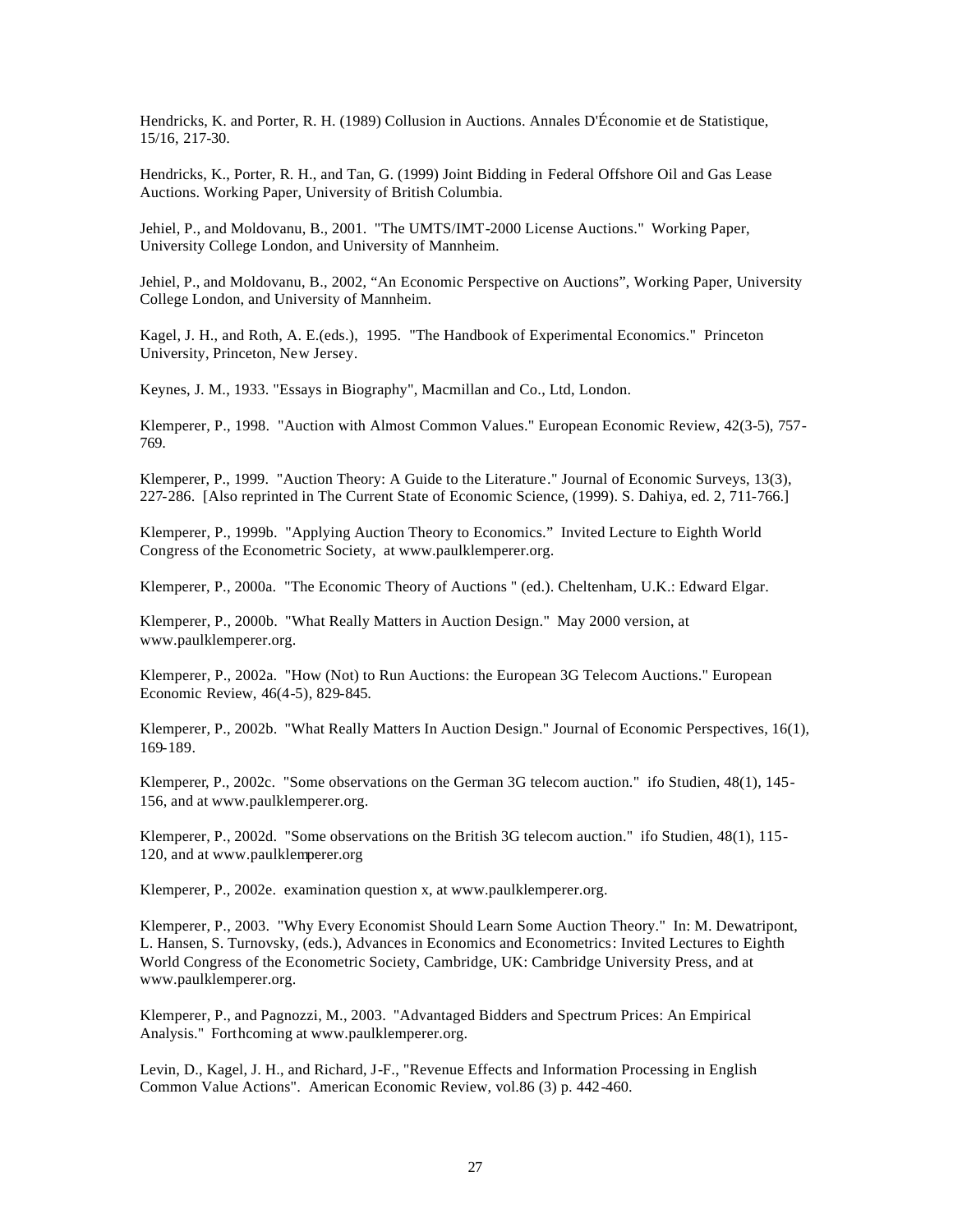Levin, D. and Smith, J. L. (1994) Equilibrium in Auctions with Entry. American Economic Review, 84, 585-99.

Maasland, E., 2000. "Veilingmiljarden Zijn een Fictie (Billions from Auctions: Wishful Thinking)." ESB June 9: p. 479 and translation available at www.paulklemperer.org.

Machlup, F., Marginal Analysis and Empirical Research", American Economic Review 36 (Sept. 1946), 519-54.

Mailath, G. J. and Zemsky, P. (1991) Collusion in Second Price Auctions with Heterogeneous Bidders. Games and Economic Behavior, 3, 467-86.

Marshall, Alfred, 1890. "Principles of Economics", Macmillan & Co., Ltd. London.

Marshall, Alfred, 1906. Letter to A. L. Bowley, February 27, 1906, in A. C. Pigon (ed) *Memorials of Alfred Marshall* Macmillan: London (1925) pp427-428.

Maskin, E. S. and Riley, J. G. (1984) Optimal Auctions with Risk Averse Buyers. Econometrica, 52, 1473- 1518.

Maskin, E. S. and Riley, J. G. (2000) Asymmetric Auctions. Review of Economic Studies. Vol. 67, pp. 413-439

Matthews, S. A. (1983) Selling to Risk Averse Buyers with Unobservable Tastes. Journal of Economic Theory, 3, 370-400.

Matthews, S. A.(1984) Information Acquisition in Discriminatory Auctions. In M. Boyer and R. E. Kihlstrom (eds.), Bayesian Models in Economic Theory (pp. 181-207). New York: North Holland.

McAfee, R. P. and McMillan, J. (1987c) Auctions with Entry. Economics Letters, 23, 343-47.

McAfee, R. P. and McMillan, J. (1988) Search Mechanisms. Journal of Economic Theory, 44, 99-123.

McAfee, R. P and McMillan, J. (1992) Bidding Rings. American Economic Review, 82, 579-99.

McMillan, J. (1994) Selling Spectrum Rights. Journal of Economic Perspectives, 8, 145-62.

Mead, W. J., and Schneipp, M., 1989. "Competitive bidding for federal timber in region 6, An update: 1983-1988." Community and Organization Research Institute, University of California, Santa Barbara.

Meeks, R., 2001. "An Event Study of the Swiss UMTS Auction." Research Note, Nuffield College, Oxford University.

Menezes, Flavio. (1996). "Multiple-unit English auctions." *European Journal of Political Economy*. 12, pp. 671-684.

Menezes, F. M. and Monteiro, P. K. (1997) Auctions with Endogenous Participation. Mimeo, Australian National University and IMPA.

Milgrom, P. R. (1987) Auction Theory. In Truman F. Bewley (ed.), Advances in Economic Theory: Fifth World Congress. Cambridge: Cambridge University Press.

Milgrom, P. R., and Weber. R. J., 1982. "A Theory of Auctions and Competitive Bidding." Econometrica, 50, pp. 1089-1122.